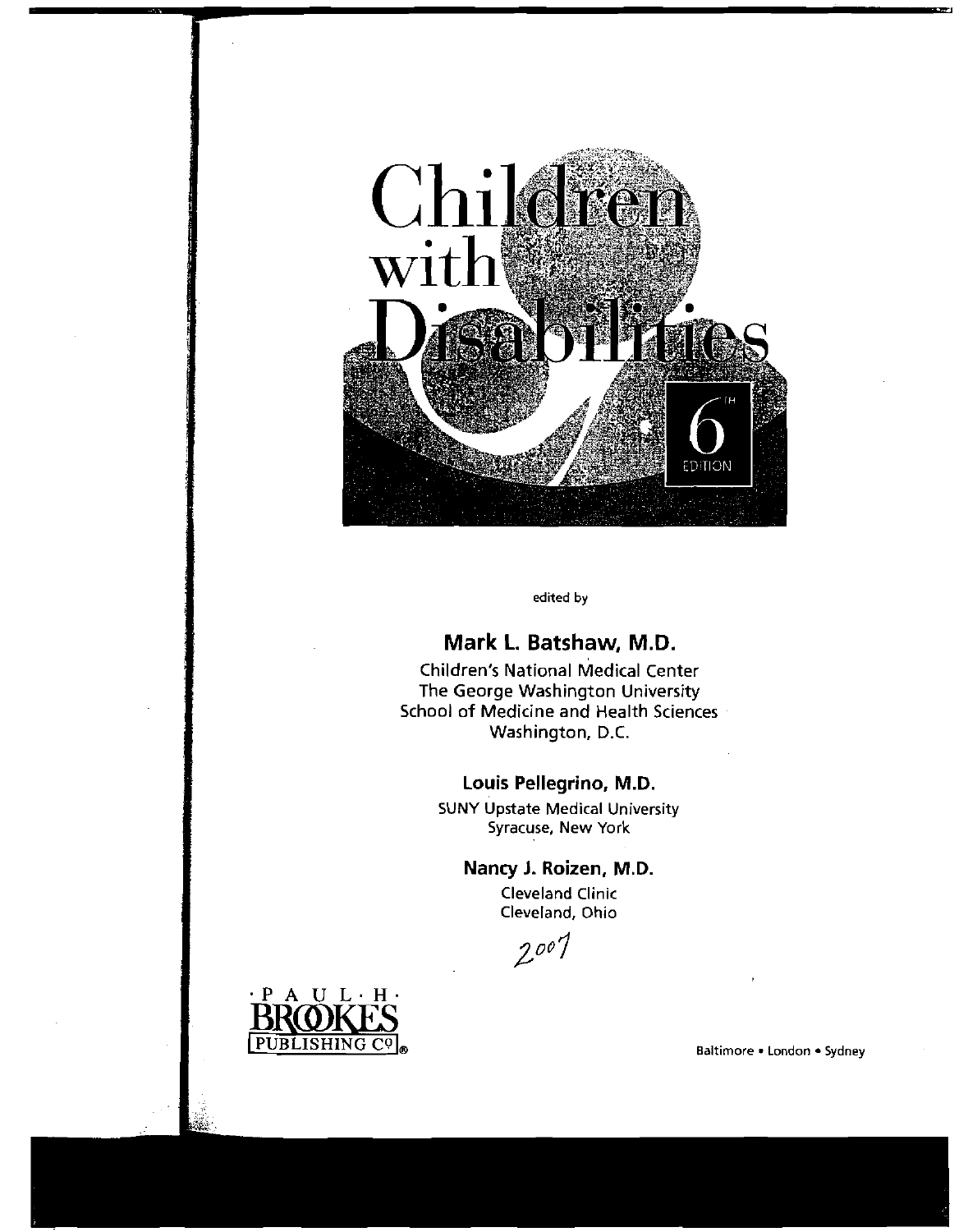# **Attention Deficits** and Hyperactivity

*hi'an'nrrne* **Al.** *Clanzrnun* **and** *ninthan* **J. H/UNI** 

Upon completion of this chapter, the reader will

- Be familiar with the characteristics of attention-deficit/hyperactivity disorder
- Be aware of some of the causes of inattention and hyperactivity
- Understand the components of the diagnostic process
- Know the different approaches to management
- I Be aware of the natural history and outcomes for this disorder *<sup>I</sup>*

**ttention-deficit/hyperactivity disorder** (ADHD) is one of the most prevalent neurodevelopmental/mental health conditions in childhood. It is characterized by deeurodevelopmentaVmental health convelopmentally inappropriate levels of inattention and distractibility and/or hyperactivity and impulsivity that cause impairment in adaptive functioning at home, at school, or in social situations. Treatment improves short-term academic, social, and adaptive functioning (MTA Cooperative Group, 2004a). It is anticipated, though not proven, that comprehensive management can lead to improved long-term outcomes for children with **ADHD;** however, it is now understood that the condition and its impact tends to persist into adolescenceand adulthood in a substantial percentage of individuals **(Mick,** Faraone, & Biederman, **2004;** Wolraich et al., **2005). ADHD** has important implications for the individual, as well as his or her family and community (Harpin, **2005;** Klasscn, Miller, & Fine, **2004).** 

#### **JASON**

Jason, now 7, is in second grade. His teacher reports that he is having great difficulty learning to read. He also is quite disruptive in class, frequently not listening todirections, getting out of hisseat. making silly comments, and talking out of turn. Similar problems were reported by his first grade teacher, but these difficulties were attributed to his adjusting to the new school, as he attended a Montessori kindergarten previously. His parents and soccer coach have also noticed problems with his following directions and paylng attention. Jason was adopted shortly after birth so there is no family history available. He has, however, always had a "difficult" temperament. He was a colicky baby with poor sleep patterns. As a preschooler, he was demanding and would exhaust all those around him. His parents and teachers feel that he is still quite immature and demanding, as he requires much more attention than other children his age do.

A comprehensive evaluation revealed that Jason has ADHD, combined type, and a specific reading disability, although he is intellectually gifted. Jason is at significant risk for both academic and behavioral difficulties, so a multimodal treatment plan has been put into place. Medication has been dramatically helpful at school and is used on weekends and during school vacations as well for improved functioning in social situations and activities of daily living. Hiscounselor focuses on the development of a consistent behavior management plan at home and school, as well as soclal skill instruction. At school, he receives resource room teaching for reading and language arts, enrichment programming in math, and weekly meetings with the school counselor for a social skills group.

345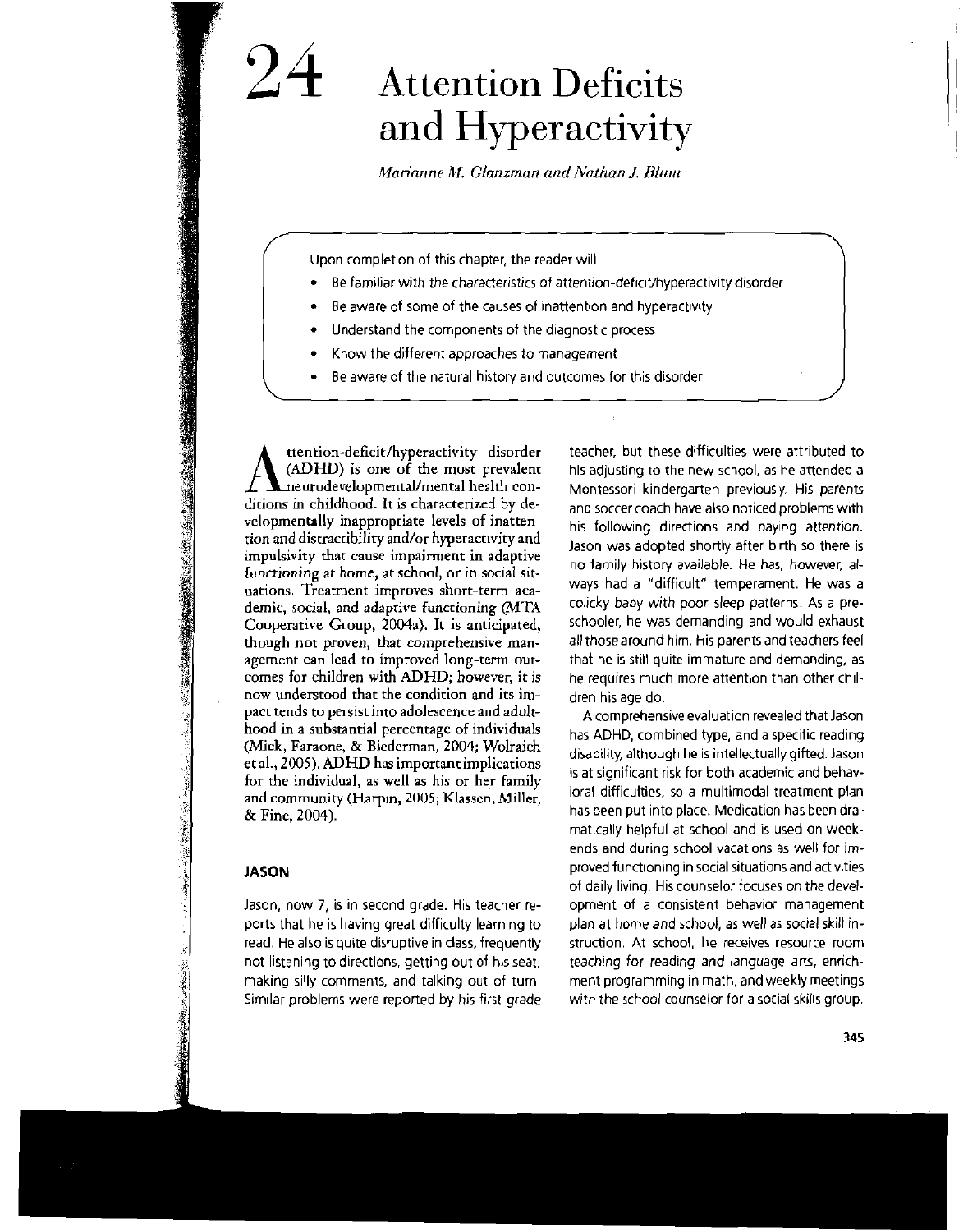# **HYPERACTIVITY DISORDER SUBTYPES**

arc no currently available medical or psycholog-<br>*ical tests to make the diagnosis*. Instead, the diagnosis depends on ruling in symptoms of Table 24.1.<br>ADHD and ruling out other causes of the Children who display a significant number ADHD and ruling out other causes of the Children who display a significant number<br>symptoms. Through the use of interviews and (at least six) from both symptom clusters are disymptoms. Through the use of interviews and (at least six) from both symptom clusters are di-<br>rating scales to systematically collect informa-<br>agnosed with ADHD combined type (ADHDrating scales to systematically collect informa-<br>tion from parents, teachers, and (older) chil-<br>C), provided the symptoms were evident before tion from parents, teachers, and (older) chil- $\overline{C}$ ), provided the symptoms were evident before dren, the clinician must evaluate whether 1) sig- $\overline{C}$  age 7, have persisted for at least 6 months, occur dren, the clinician must evaluate whether 1) sig-<br>
nificant ADHD symptoms are present in more<br>
across settings, cause impairment, and cannot nificant ADHD symptoms are present in more across settings, cause impairment, and cannot than one setting; 2) the symptoms result in be better accounted for by another disorder. than one setting; 2) the symptoms result in be better accounted for by another disorder.<br>functional impairment; and 3) these symptoms The selection of 7 years as the age at which functional impairment; and **3)** these symptoms The selection of 7 years as the age at which are the result of another psychiatric, medical, or social condition (Pelham, Fabbiano, & Mas-

**DIAGNOSIS AND** setti, 2005). The current diagnostic criteria<br>**ATTENTION-DEFICIT/** consist of two major clusters of symptoms: inatconsist of two major clusters of symptoms: inat-<br>tention and hyperactivity/impulsivity (American Psychiatric Association [APA], 2000). These<br>criteria, outlined in the APA's Diagnostic and Sta-ADHD is a neurobehavioral syndrome; there criteria, outlined in the APA's *Diagnostic and Sta-*<br>arc no currently available medical or psycholog-<br>tistical Manual of Mental Disorders, Fourth Ediion, Text Revision (DSM-IV-TR) are shown in Table 24.1.

sial because some children who meet all the

I

i

#### Table 24.1. Diagnostic Criteria for **Attention-DeficiVHyperactivify** Disorder

A. **InattentiorVdistractibility** 

- **1.** Oflen fails to give close attention to details or makes careless mistakes in schoolwork, work, or other activities
- 2. Often has difficulty sustaining attention in tasks or play activities
- 3. Often does not seem to listen when spoken to directly
- 4. Often does not follow through on instructions and fails to finish schoolwork, chores, or duties in the workplace (not due to oppositional behavior or failure to understand instructions)
- 5. Often has difficulty organizing tasks and activates
- 6. Often avoids, dislikes, or is reluctant to engage in tasks that require sustained mental effort (such as schoolwork or homework)
- 7. Often loses things necessary for tasks or activities (e.g., toys, school assignments, pencils, books, or tools)
- 8. Is often easily distracted by extraneous stimuli
- 9. Is often forgetful in daily activates
- **B.** Hyperactivity
	- 1. Often fidgets with hands or feet or squirms in seat
	- 2. Often leaves seat in classroom or in other situations in which remaining seated is expected
	- 3. Often runs about or climbs excessively in situations in which it is inappropriate (in adolescents or adults, may be limited to subjective feelings of restlessness)
	- 4. Often has difficulty playing or engaging in leisure activities quietly
	- 5. IS often "on the go" or acts as if 'driven by a motor"
	- 6. Often talks excessively

Impulsivity

- 1. Often blurts out answers before the questions have been completed
- 2. Often has difficulty awaiting turn
- 3. Often interrupts or intrudes on others (e.g., butts into conversations or games)
- To make a diagnosis
- A. At least 6 symptoms from just Category A (ADHD, Inattentive Subtype), or just Category **B** (ADHD. Hyperactive-impulsive Subtype), or at least 6 symptoms from both categories (ADHD, Combined Subtype)
- **B.** Symptoms are chronic (some symptoms were functionally impairing horn before the age of **7).** are cleady significantly impairing (in social, academic, or occupational functioning), are present across settings
- C. Symptoms do not occur exclusively during the course of a Pervasive Developmental Disorder, Schizophrenia or other Psychotic Disorder, and are not better accounted for by another mental disorder (e.g., Mood, Anxiety. Dissociative, or Personality Disorder).

**Repinted** with permission horn the **C?agnoslicandShlktkal ManualofMenhI hsordm, Foudh Edilim, Text Ravkion (pp.** 92-93]. ! Copyright © 2000 American Psychiatric Association.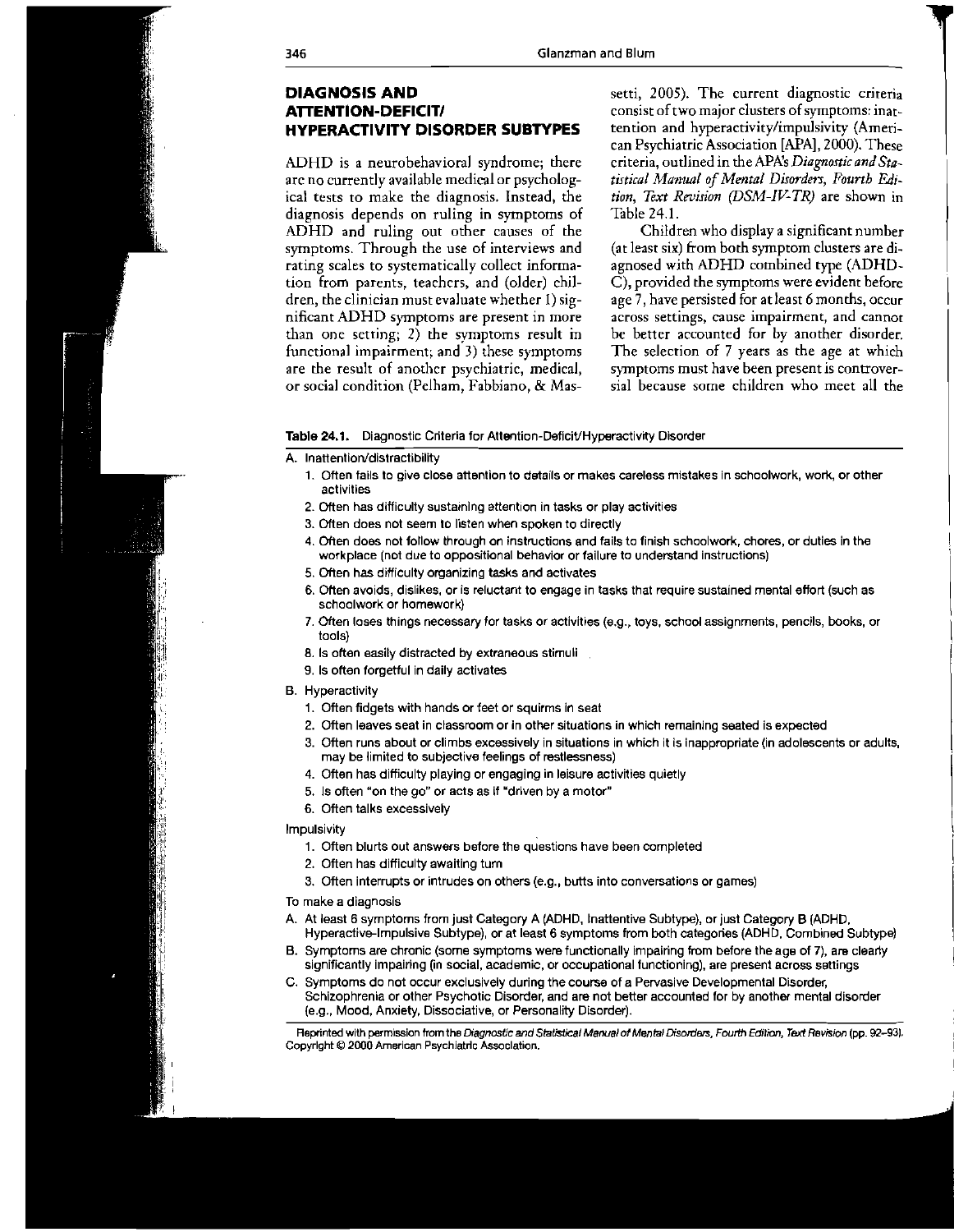gnostic criteria symptoms: inatulsivity (Ameri-A], 2000). These iagnostic and Stalers, Fourth Edi- $R$ ) are shown in

nificant number n clusters are did type (ADHDe evident before 6 months, occur ent, and cannot nother disorder. ie age at which ent is controverho meet all the

work, or other

duties in the

flort (such as

cils, books, or

cted escents or adults,

3 (ADHD, mbined Subtype) of 7), are clearly is settings rder. iental disorder

t Revision (pp. 92-93).

other criteria for ADHD do not demonstrate functionally impairing symptoms before later elementary or middle school (Voeller, 2004; Weiss, Murray, & Weiss, 2002). ADHD-C is the most commonly diagnosed and studied form of ADHD (Barkley, 1998; Voeller, 2004).

The second most common subtype in children. ADHD predominately inattentive type (ADHD-I), refers to individuals who do not display significant levels of hyperactivity but have significant problems in maintaining attention. There is some evidence to suggest that the specific nature of inattention in this subtype may differ from the inattention shown by those with the combined subtype. A "slow" cognitive tempo is characteristic in ADHD-1. The ratio of girls to boys with this subtype is slightly higher than for the other subtypes, and it is usually identified at a later age. The pattern of psychiatric comorbidity also differs from that of ADHD-C, with fewer disruptive behavior disorders among these individuals and their relatives. Educational impairments are the most prominent difficulty experienced by this group (reviewed in Barkley, 1998; Voeller, 2004).

The third subtype, ADHD-predominantly impulsive/hyperactive type (ADHD-HI), was first identified in Diagnostic and Statistical Manual of Mental Disorders, Fourth Edition (DSM-IV; APA, 1994) and refers to children who do not display significant levels of attention problems in the presence of hyperactivity and impulsivity. This subtype is most often diagnosed in young children who have not yet reached an age at which attention problems are impairing. Less is known about the developmental course of this subtype or its response to treatment.

Finally, ADHD-not otherwise specified (ADHD-NOS) can be used for individuals who have significant functional impairment from the symptoms of ADHD, but may not meet strict criteria for the diagnosis based on the number of symptoms present or the age of onset criteria. Any of the subtypes can be used with the phrase "in partial remission" when symptoms are present but have improved such that the individual no longer meets strict criteria.

#### **CLINICAL PRESENTATION**

The presenting symptoms of ADHD differ with age. During the preschool years, excessive activity level and impulsivity are typically the most prominent symptoms. This is often accompanied by "intense" temperament and cognitive inflexibility. In combination, these symp-

toms may lead to impulsive aggression toward peers. Given the high activity level and short attention span of the typical preschooler, only children severely affected with ADHD will differ sufficiently from the developmental norm to fully meet the criteria for the disorder. Children who present in the preschool period should be carefully assessed for language, cognitive, sensory, and autism spectrum disorders, all of which have some similarities in presentation to ADHD (DuPaul et al., 2001).

Upon entering elementary school, problems with listening and compliance, task completion, work accuracy, and socializing are common concerns of parents and teachers (Barkley, 1998). In adolescence, observable hyperactivity may decline significantly (Faraone, Biederman, & Mick, 2006). Concerns often focus around work completion, organization, and following rules. Approximately 65% of children with ADHD diagnosed early in childhood continue to meet the criteria for the disorder in adolescence, whereas an additional group will meet criteria for ADHD-NOS because of a reduced number of symptoms. Occasionally, individuals are not diagnosed with ADHD until adolescence, although they must have had symptoms by history that were impairing in childhood in order to meet current diagnostic criteria. Children who were able to cope during the early grades, typically because of low levels of hyperactivity/impulsivity; strong intellectual skills; social, athletic, or other strengths; and supportive families and school personnel, may present in adolescence. Their attentional/executive systems may finally be overwhelmed by the demands for processing increased volumes of reading and writing, as well as the complex social, time management, organizational, and higher-order thinking and language processing skills required of them (Stein & Baren, 2003).

#### **COMMON COEXISTING CONDITIONS**

There are several conditions that commonly coexist with ADHD, typically referred to as coexisting or comorbid conditions. Less frequently, another condition mimics ADHD and is the primary cause of inattentive or hyperactive symptoms rather than a condition that coexists with ADHD (see The Evaluation Process section). Coexisting conditions are important to identify during an evaluation because 1) they will often require additional or different treat-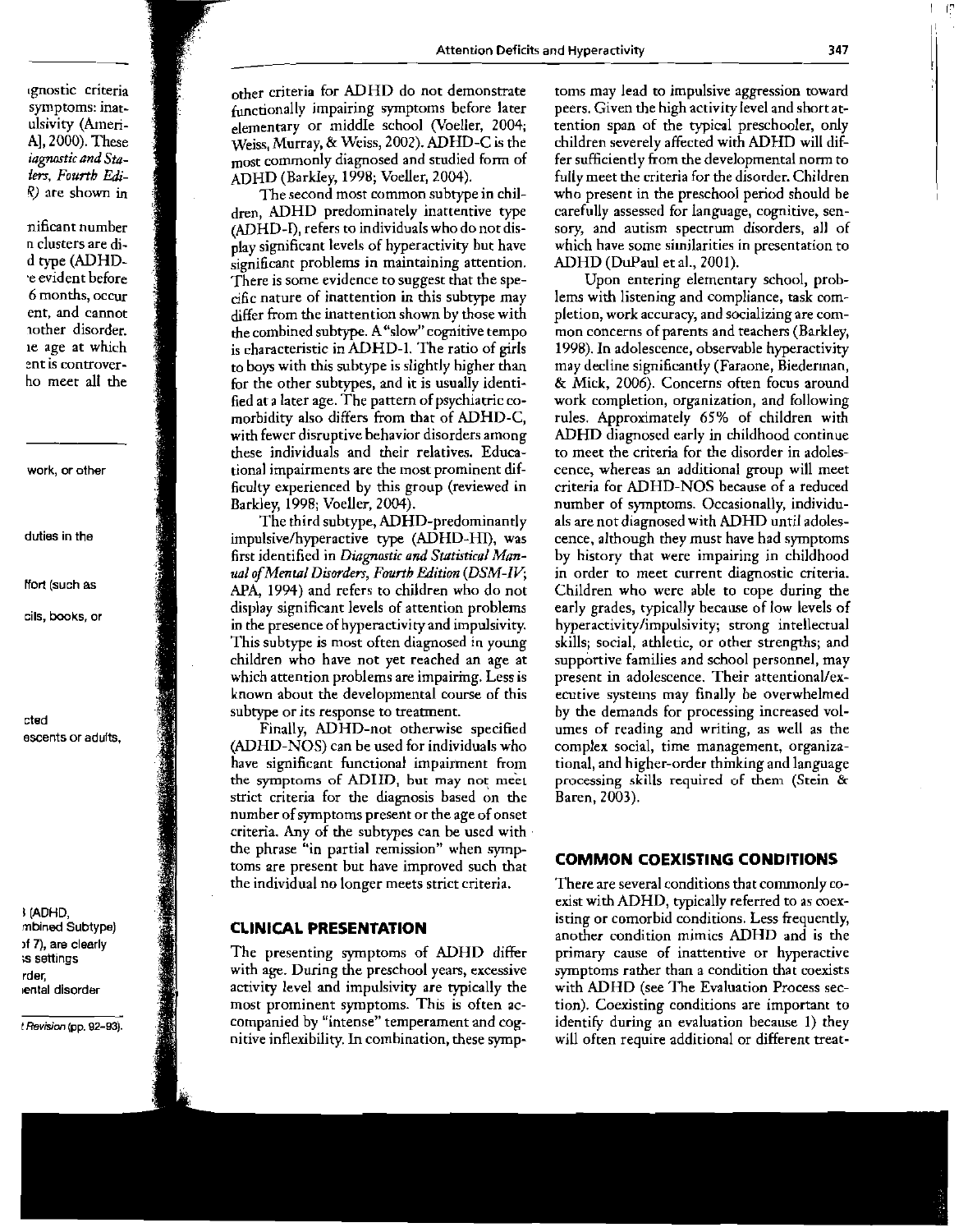

ment and 2) unless treated, they may prevent adequate treament of ADHD.

Approximately 30%-50% of individuals with ADHD have an externalizing behavior disorder, such as oppositional defiant disorder (characterized by noncompliance and defiance of authority) or conduct disorder (characterized by more serious antisocial behaviors) (Burke, Loeber, & Birmaher, 2002; Waxmonsky, 2003). Estimates of mood disorders (depression, anxiety, bipolar disorder) in ADHD vary considerably from study to study, ranging from 14%- 83%. Childhood bipolar disorder is estimated to occur in as many as 10% of individuals with ADHD (Waxmonsky, 2003). Children with bipolar disorder are likely to be chronically highly irritable, with intermittent explosiveness and signs of disordered thinking (e.g., grandiosity). They tend to have significant aggression and are at risk for additional problems including anxiety and conduct disorders (Waxmonsky, 2003). Anxiety disorders occur in approximately 25% of children with ADHD, and may include separation anxiety, generalized anxiety, phobias, or obsessive-compulsive disorder (OCD) (Varley & Smith, 2003). The prevalence of learning disorders in children with ADHD ranges from 10%-40% depending on which test and criteria are utilized (Kronenberger & Dunn, 2003).

Tic disorders, including transient, chronic, or Tourette syndrome are seen in at least 6% of children with ADHD in a community sample over the course of a year, with transient tics being the most common (approximately 5%) and Tourette syndrome being the least common (less than 1%) (Khalifa & von Knorring, 2005). Similar rates of tic disorders are seen in children with ADHD receiving plaeebos (Palumbo et al., 2004). Persistent tics are often associated with ADHD and other neuropsychiatric conditions, most notably OCD (Scahill et al., 2005). Ties can occur on a spectrum from mild, which may not even be reported by parents to more severe, in which tics have important physical, emotional, and social impact (Power & Glanzman, 2006). In children with both ADHD and Tourette syndrome, ADHD typically causes greater functional impairment than does the tic disorder itself (Denkla, 2006).

#### **ASSOCIATED IMPAIRMENTS**

Individuals with ADHD often have associated impairments that are neither directly described by the core features of ADHD nor indicative of one of the common coexisting diagnoses.

Nonetheless, they can be significantly impairing and may require additional interventions. These include deficits in executive, language, social, academic, and adaptive functions as well as problems with sleep patterns and motor coordination.

Although ADHD is defined and diagnosed based on the presence of observed behaviors, neuropsychological investigations suggest that deficits in executive functioning based in the frontaVprefrontal cortex may underlie the characteristic observed behaviors in many children (Weyandt, 2005; Willcutt Doyle, et al., 2005). Executive functions include sustaining and sbifting attention, being able to hold information in ultra-short-term mernorv in order to colnplete a task (working memory), organizing and prioritizing incoming information, planning ahead, self-monitoring, and inhibiting responses (Martinussen et al., 2005).

Even when criteria for a learning disability are not met, academic underachievement is a concern ofmany parents of school-age children with ADHD. Difficulty with verbal memory, listening comprehension, and organization of verbal and written output occur in children with ADHD, even in the absence ofspecific language impairments (McInnes et al., 2003). Although the topic has not been well studied, there appears to be a high rate of pragmatic language difficulties in children with ADHD (Armstrong & Nettleton, 2004). This results in difficulty reading, most often in the form of problems with fluency, comprehension, or engagement and retention of written material (Ghelani et al., 2004; WiUicut et al., 2005).

Many children with ADHD have problems with social interactions with peers (Barkley, 2004; Frankel & Feinberg, 2002). They have difficulty "reading" the nuances of social behavior or inhibiting impulsive responses. They may react excessively or overly negatively to the behavior of others, leading some children to enjoy "pushing their buttons" to get a reaction. Some children with ADHD have difficulty initiating or sustaining the verbal turn taking or other reciprocal aspects of peer relations and may find themselves passively or actively ignored and without the deeper friendships that older children begin to develop at school. They may be inflexible or perfectionistic, leading to 'bossiness" with peers. Research into the characterization and treatment of social impairment is in its early stages, although it is known that social deficits tend to persist to adulthood (Mannuzza & Klein, 2000).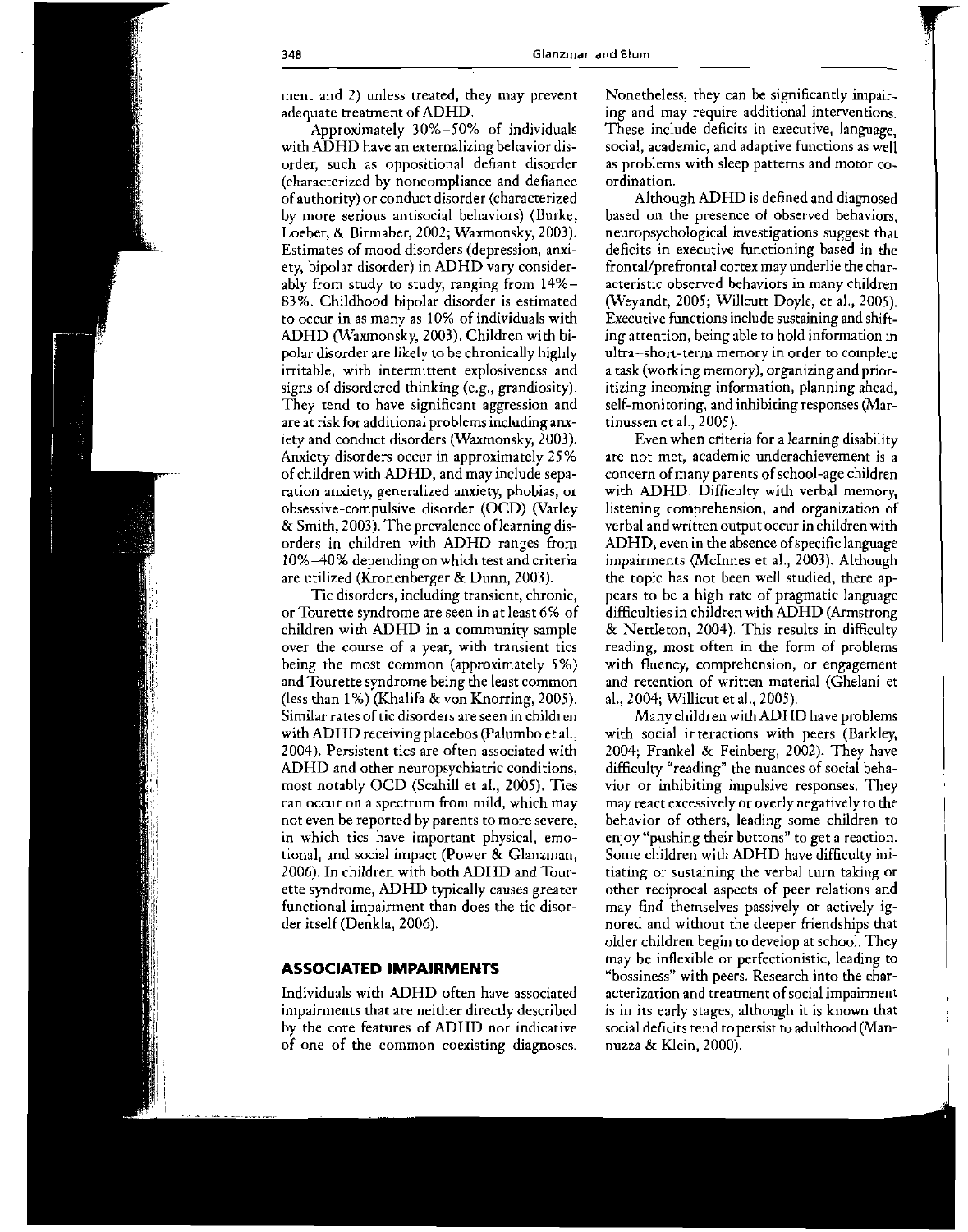mificantly impair. nal interventions. ecutive, language. e functions as well rns and motor co-

ned and diagnosed served behaviors. tions suggest that ning based in the underlie the charin many children pyle, et al., 2005). istaining and shiftold information in order to complete anizing and prior-<sup>1</sup>, planning ahead, g responses (Mar-

learning disability rachievement is a hool-age children 1 verbal memory. d organization of ur in children with f specific language 2003). Although studied, there apagmatic language **DHD** (Armstrong sults in difficulty orm of problems <sup>1</sup>, or engagement erial (Ghelani et ١.

ID have problems <sup>1</sup> peers (Barkley, '002). They have es of social beharesponses. They negatively to the some children to to get a reaction. ave difficulty inial turn taking or eer relations and y or actively ig**f** friendships that p at school. They nistic, leading to ch into the charocial impairment it is known that adulthood (ManResearch has supported a link between ADHD and sleep disturbances (reviewed in Owens, 2005). The underlying cause of this association is presently unknown. Although stimulant medication can contribute to insomnia, sleep disturbance occurs in children with ADHD prior to medication use as well. They have a greater frequency of problems with sleep mitiation, sleep maintenance, decreased rapid eye movement (REM) sleep, increased periodic limb movements, awakening, and decreased daytime alertness (Brown & McMullen, 2001). Although there is not an increased frequency of obstructive sleep apnea in individuals with ADHD, when present, its treatment may improve problems with daytime somnolence, concentration, and behavioral regulation (Bass et al., 2004; Cohen-Zion & Ancoli-Israel, 2004).

Children with ADHD also have an increased incidence of problems with motor coordination that may impair written work in school and participation in athletic activities (Martin et al., 2006; Visser, 2003).

#### **CAUSES OF ATTENTION-DEFICIT/ HYPERACTIVITY DISORDER**

#### **Heredity**

The most common etiological factor in the development of ADHD is heredity. Siblings of children with ADHD are between five and seven times more likely to be diagnosed with ADHD than children in unaffected families. Each child of a parent with ADHD has a 25% chance of having ADHD (Wilens, Hahsey, et al., 2005). Between 55% and 92% of identical twins will be concordant for ADHD (reviewed in Faraone, Perlis, et al., 2005).

Several genes have been found in preliminary studies to relate to susceptibility to ADHD including those related to the dopamine, norepinephrine, serotonin, acetylcholine, GABA, and glutamate neurotransmitter systems as well as genes associated with neurotransmitter release and neuroimmunology. We all have these genes and there are a few, slightly different forms of each of these genes, called alleles. In molecular genetic studies of families, a specific allele of each of these genes has been found to occur at an unexpectedly high frequency in individuals in the family who have ADHD, whereas different alleles tend to be present in individuals within the family who do not have ADHD. This suggests that specific alleles confer susceptibility to ADHD. The genes thus far identified do not account for the majority of the variation in ADHD symptoms, however, suggesting that other as yet unidentified genes also confer susceptibility (or protection). Those genes that have been found to be associated with ADHD in more than one study sample include the dopamine transporter and the dopamine type 4 and 5 receptors, dopamine beta hydroxylase (an enzyme that is involved in the conversion of dopamine to norepinephrine), the serotonin transporter, the serotonin 1B receptor subtype, and SNAP-25 [synaptosomal-associated protein, a membrane protein involved in synaptic release of neurotransmitters] (reviewed in Faraone, Perlis, et al., 2005; Glanzman, in press; Kent, 2004).

Dopamine-related genes are candidate genes for investigating the basis for ADHD because a variety of evidence indicates that dopamine is involved in the modulation of attention and behavioral regulation in the frontal cortex and its connections, particularly the striatum. Norepinephrine is another neurotransmitter that plays an important role in orienting attention and regulating alertness in the frontal cortex and in other areas of the cortex and lower brain. Medications that are effective in ameliorating ADHD symptoms have consistently been shown to affect one or both of these neurotransmitters (Glanzman, in press; Solanto, 2002).

#### **Other Etiologic Factors**

Other conditions known to affect brain development may result in ADHD symptoms or increase the risk of those genetically at risk for the disorder. These include prenatal exposures to cigarette smoking, lead, alcohol, and possibly cocaine; prematurity; intrauterine growth restriction; brain infections; and inborn errors of metabolism. Sex chromosome abnormalities (e.g., Klinefelter syndrome, Turner syndrome, fragile X syndrome) and other genetic syndromes (e.g., neurofibromatosis type 1, Williams syndrome, Tourette syndrome) are associated with attention problems or overactivity/ impulsivity (reviewed in Accardo, 1999). In children who do not have a family history of ADHD, there is an increased incidence of complications during labor, delivery, and infancy (Sprich-Buckminster et al., 1993). Premature infants with evidence of low cerebral blood flow were found at 12-14 years of age to have an increased risk for ADHD and motor reaction time abnormalities that were associated with alterations in dopamine type 2/3 receptor bind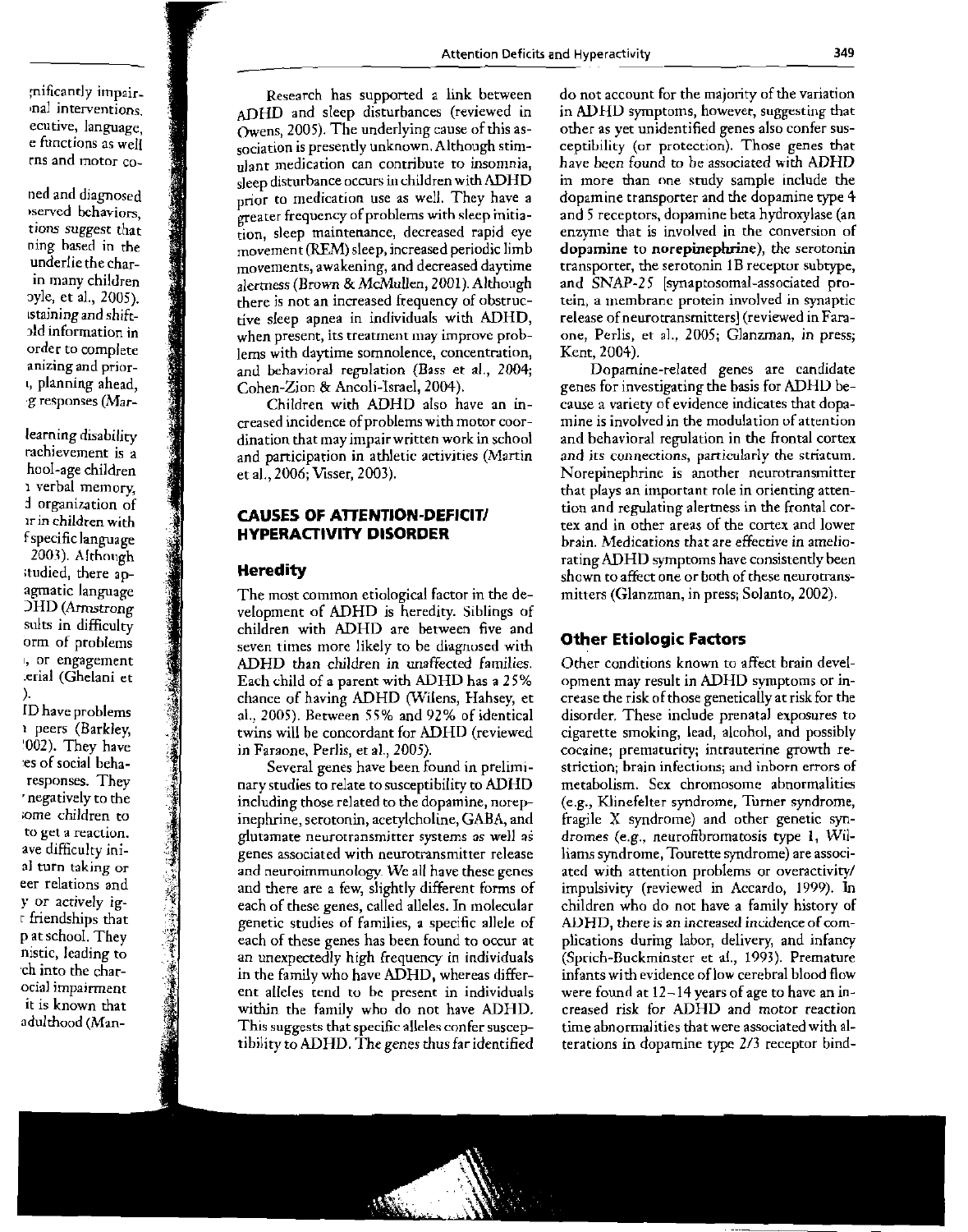ing. This suggests that cerebral ischemia may contribute to long-term changes in dopamine neurotransmission that are related to ADHD motor and behavioral symptoms (Lou et al., 2004).

#### **Structural and Functional Differences in the Brain**

Multiple lines of evidence suggest that structural and functional differences exist in the brains of individuals with ADHD (reviewed in Durston, 2003; Glanzman, in press). Magnetic resonance imaging (MRI) scans have shown important differences when the volume of specific areas is compared. Five regions have shown consistent differences-the frontal lobes (particularly the right), caudate nucleus and globus pallidus (muclei in the basal ganglia), corpus callosum (particularly anteriorly), and the posterior inferior cerebellar vermis (lobules 8-10). The frontal lobes of the brain serve as the "executive center," proeessing incoming stimuli and coordinating appropriate cognitive, emotional, and motor responses. It is thought that the cerebellum and basal ganglia may also be involved because these areas are critical to motor planning, behavioral inhibition, and motivation. These regions are 5%-9% smaller in individuals with ADHD (reviewed in Durston, 2003; Glanzman, in press). The volume reductions appear to affect both gray and white matter (Glanzman, in press; Sowell et al., 2003) and are present from the youngest ages studied *(5* years of age) (Castellanos et al., 2002).

Functional MRI (fMRI) is a noninvasive technique that is used to evaluate variations in regional oxygen uptake in the brain, which correlates with cellular activity. FMRI studies support the role of the prefrontal cortex **ip** executive functions, but to date there are only a few small studies in children with ADHD (reviewed in Glanzrnan, in press). These studies indicate that subjects with ADHD underactivate the prefrontal cortex and caudate nucleus compared with controls during motor inhibition tasks (Rubia et al., 1999; Vaidya et al., 1998), that stimulant medication can increase activation in these areas (Lou et al., 1989), and that the pattern of response to the stimulant may differ between controls and subjects (Vaidya et al., 1998).

Positron emission tomography (PET) and single photon emission tomography (SPECT) scans also provide information about brain function, but these techniques require injection of a radioactive tracer molecule, which has limited its use in children. Multiple studies in children and adults document underperfusion of frontal. striatal regions, although the specific findings within these areas differ between studies (Durs. ton, 2003, Glanzrnan & Elia, 2006). Several studies document abnormalities in the frontalstriatal dopamine system including alterations in dopamine uptake in the prefrontal cortex and right midbrain in adults and children, respec. tively (Emst et al., 1998; Emst et al., 1999), and a higher level of binding to the dopamine transporter in both adults (Krause et al., 2003) and children (Cheon et al., 2003). Structural and functional imaging scans are presently imporrant research tools, but they have not been sbown to be sufficiently sensitive or specific be used diagnostically (American Academy of Pediatrics [AAP], 2000; Glanzman & Elia, 2006).

#### **THE EVALUATION PROCESS**

Evaluating a child for ADHD requires focusing on four areas: 1) the symptoms of ADHD,  $2)$ different conditions that might cause the same symptoms, 3) coexisting conditions, and 4) **as**sociated medical, psychosocial, or learning issues that may not reach the threshold for a specific diagnosis but may nonetheless influence the treatment plan. **A** comprehensive history, physical/neurological examination, and academic assessment should be completed. Findings in these examinations may prompt additional investigations.

The history, generally taken from the parents, with the child's participation depending on age, includes current status and concerns, previous treatments and their effects, prenatal and perinatal events, medical history, developmental, psychiatric and behavioral history, educational course, social and family circumstances, and biological family history for ADHD symptoms and associated disorders. Information from teachers, typically in the fotm of standardized rating scales, should be included to document impairment in the school setting (AAP, 2000).

The medical examination should focus on growth parameters and physical signs of sensory, genetic, chronic medical, and neurologic disorders. In addition, alertness, social interaction, informal communicative ability and insight, and motor skills should be assessed.

Educational testing (including intellectual and achievement measures) will be necessary for many children and should focus on careful assessment for learning disabilities, memory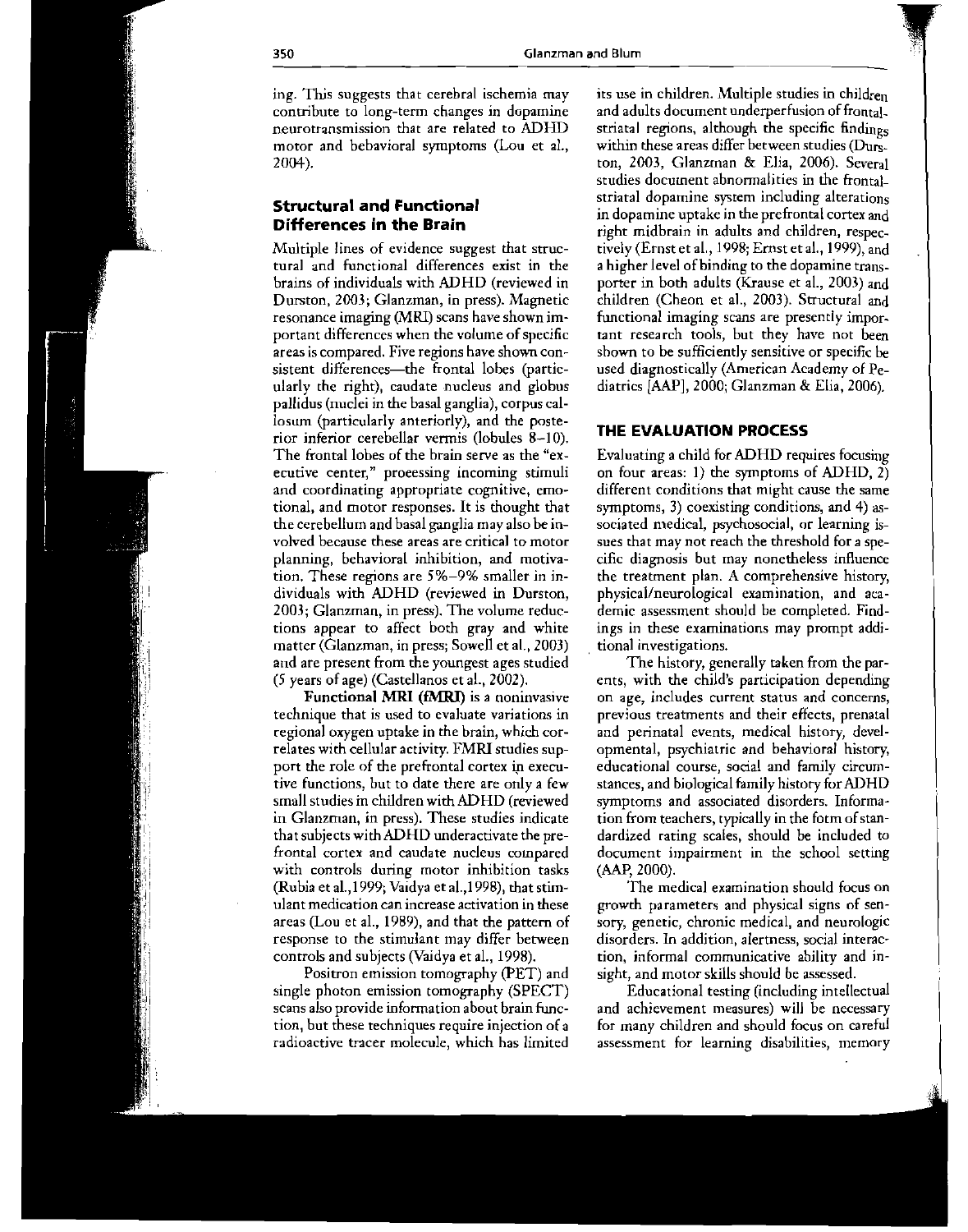udies in children fusion of frontalspecific findings :n studies (Durs-, 2006). Several is in the frontaliding alterations ontal cortex and hildren, respecet al., 1999), and dopamine transet al., 2003) and Structural and presently imporhave not been ve or specific be Academy of Pe-1 & Elia, 2006).

「大きなので、大きなので、そのことに、「大きなので、「そのこのこと」ということに、「そのこと」ということに、「そのこと」ということに、「そのこと」ということに、「そのこと」ということに、「そのこと」と

#### **SS**

equires focusing is of ADHD,  $2)$ t cause the same tions, and 4) as-, or learning iseshold for a speheless influence hensive history. ition, and acaompleted. Findty prompt addi-

en from the parition depending s and concerns, effects, prenatal history, develiavioral history, family circumstory for ADHD rders. Informathe form of stanbe included to school setting

should focus on al signs of senand neurologic s, social interacability and ine assessed. ding intellectual ill be necessary focus on careful ilities, memory

and processing capabilities, and deficits and areas of academic weakness that may not meet criteria for a learning disability but for which additional support may allow the child to make better academic progress. This should include assessments of reading mechanics and comprehension, spelling, mathematical concepts and computation, and writing skills. Some evaluators will include tests of verbal and visual memory and processing efficiency, which can be useful in identifying reasons for intellectual-achievement discrepancies and can inform choices about educational remediation strategies.

Obtaining information about symptoms of ADHD and related conditions, comparing the level of symptoms with age- and gendermatched peers, and assessing the level of functional impairment is frequently facilitated by the use of standardized interview formats and rating scales for parents and teachers. In addition, rating scales designed for teachers allow the required collection of information from more than one setting. Commonly used scales to specifically assess ADHD symptoms include the ADHD-IV Rating Scale (DuPaul, Power, Anastopoulos, et al., 1998), the Conners' Rating Scales-Revised (CSR-R; Conners, 1997), the SNAP-IV Rating Scale (SNAP-IV; Swanson, n.d.), and the Vanderbilt ADHD Diagnostic Rating Scales (Vanderbilt Children's Hospital, n.d.). (For a review of these measures, see AAP, 2000; Pelham et al., 2005.)

Structured diagnostic interviews are most often used in psychiatric and research settings, as they are quite time consuming and require specialized training for their standardized administration. Commonly used structured diagnostic interviews include the DICA-R (Diagnostic Interview for Children and Adolescents, Revised) (Reich, 2000), and the Kiddie Schedule for Affective Disorders and Schizophrenia (K-SADS; Kaufman, J., Birmaher, B., Brent, D., et al., 1996). (For a review of these measures, see American Academy of Child and Adolescent Psychiatry, 1997; Pelham et al., 2005.)

Because comprehensive information is required, several professionals are typically involved (e.g., physician, psychologist, teacher). The primary person responsible for formulating the diagnosis and communicating the findings and recommendations to the family must be experienced with the range of coexisting conditions. This person is typically a physician (e.g., pediatrician, neurodevelopmental or behavioral pediatrician, neurologist, psychiatrist) or a psychologist. Additional professionals may be asked to provide input such as speechlanguage pathologists and occupational therapists. Although such a complex evaluation can be coordinated through a primary care setting, there are also a number of barriers related to knowledge, time, resources, and medical/mental health insurance coverage that limit access to a thorough evaluation for many children (Rushton, Fant, & Clark, 2004).

### **TREATMENT OF ATTENTION-DEFICIT/ HYPERACTIVITY DISORDER**

Most treatment plans for ADHD include education about the disorder, as well as one or more of the following: behavioral and family counseling, educational interventions, and medication. Often a combination of treatments is used because of the multiple aspects of the child's life that are affected by ADHD.

### **Education About the Disorder and Emotional Support**

Parents and older children need to learn as much as possible about ADHD so that they can be effective decision makers and advocates. The clinician can provide some information directly but should also guide the family toward other sources of information such as national support and advocacy organizations, books, videos, Internet sites, and parent support groups. Growing up with ADHD and parenting a child with ADHD are significant challenges. Although providing emotional support alone is not likely to result in significant improvements, without emotional support parents and children may not be able to perform the difficult work needed to address the problems.

#### **Behavioral Counseling** and Social Skill Intervention

Behavior therapy is the type of counseling intervention with the best documented efficacy (AAP, 2001). The premise of behavioral therapy is that the likelihood of a specific behavior occurring is determined by wbat takes place prior to the behavior (the antecedents) and immediately after the behavior (the consequences). (See Chapter 35). Changing the antecedents often involves altering the environment. Seating a child away from distracting stimuli, breaking long tasks into smaller components, and making eye contact when giving instructions are examples of ways in which antecedents can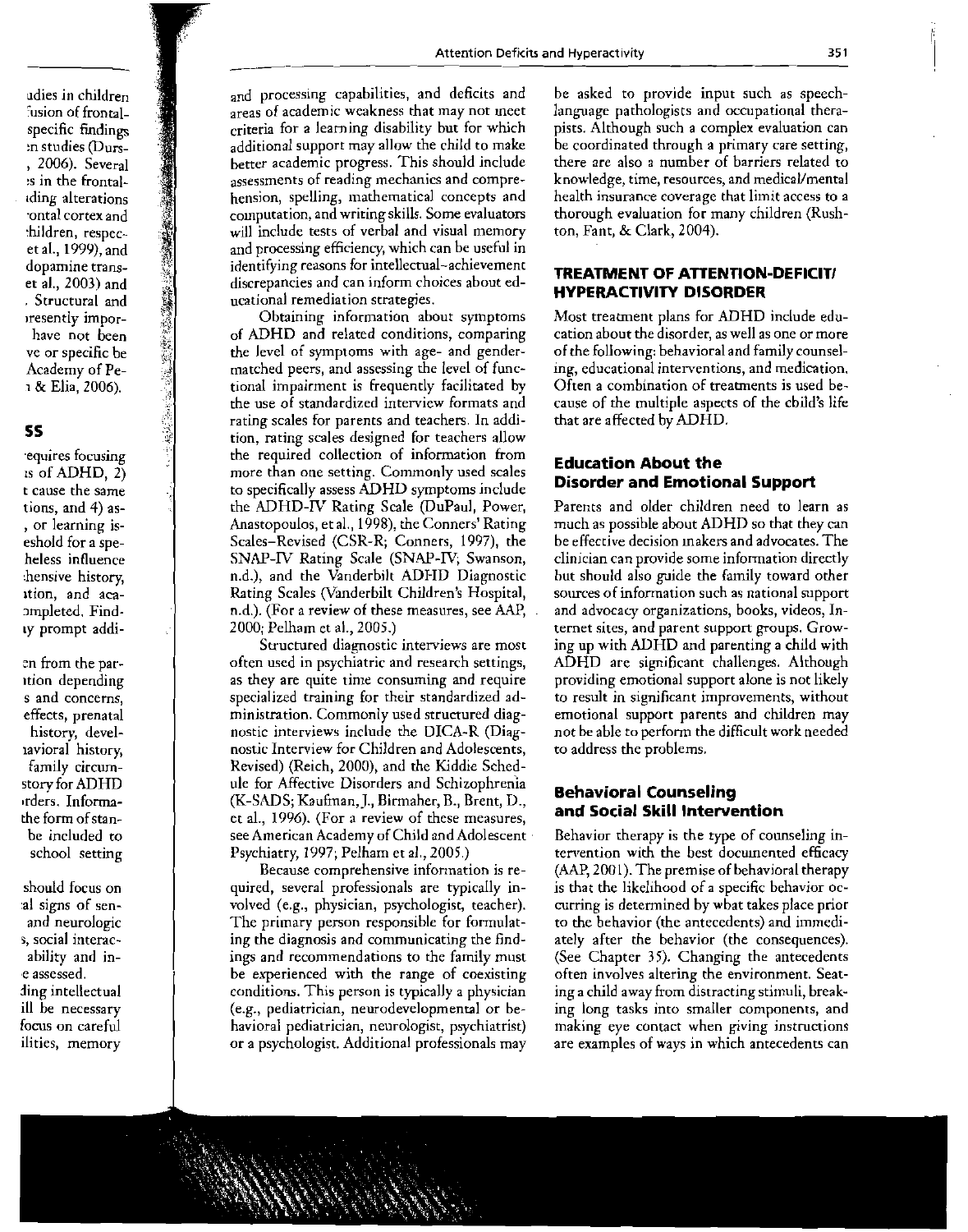

be altered to increase the chances of success for **Educational intervention** 

352

Behavior therapy can be done in individual inportaut for children with ADHD, many of or group sessions and forms the basis for most whom have coexisting learning difficulties. Figure or group sessions and forms the basis for most<br>parent training and classroom management those children without a specific learning disparent training and classroom management those children without a specific learning dis-<br>programs. Studies have consistently found that ability may require substantial repetition of an programs. Studies have consistently found that ability may require substantial repetition of an<br>these interventions result in at least short-term advectional task wet are easily bored and resist these interventions result in at least short-term educational task, yet are easily bored and resist<br>improvements in the behavior of children with it. A well-trained teacher who is interested in improvements in the behavior of children with it. A well-trained teacher who is interested in ADHD (Chronis et al., 2004). A study of a very providing special help and an educational prointensive behavioral intervention that also in-<br>cluded social skill building and emotional sup-<br>able The teacher may need to use environmencluded social skill building and emotional sup-<br>  $\frac{a}{b}$  able. The teacher may need to use environmen-<br>  $\frac{b}{c}$  following and hehavior management port found some persistent benefit 15 months tal modifications and behavior management after the intervention ended (MTA Coopera-<br>tive Group, 2004b). Factors that may interfere rasks and decrease unwanted behavior. The with effective parent training include parental<br>depression, parental ADHD, and high levels of depression, parental ADHD, and high levels of velop organizational skills. Classwork or home-<br>marital discord (Chronis et al., 2004).

Behavior therapy should be differentiated emphasize the child's strengths and help man-<br>from other forms of therapy that have little doc-<br>sue the child's learning weaknesses or disabilifrom other forms of therapy that have little doc-<br>unented efficacy in the treatment of children<br>ties. Tutoring outside of school will be helpful with ADHD. Individual psychotherapy or play  $\frac{1}{10}$  some cases, especially to ensure that basic con-<br>therapy may be helpful for children with coex-<br>cents that serve as building blocks for more adtherapy may be helpful for children with coex-<br>isting mood, anxiety, or self-esteem problems, vanced work have been learned thoroughly. but it is not effective in treating the core symp-<br>then children with ADHD are in need of<br>toms of ADHD (Barkley, 2004). Similarly, cog-<br>more assistance than is typically provided in the nitive or cognitive-behavioral therapy  $(CBT)$  that attempts to change behavior by helping inthat attempts to change behavior by helping in-<br>dividuals change self-defeating thought and be-<br>neation settings under either Section 504 of the dividuals change self-defeating thought and be-<br>havior patterns has been found to have little, if<br> $Rehabitation$  Act of 1973 (PL 93-112) or the havior patterns has been found to have little, if  $\frac{1}{100}$  Rehabilitation Act of 1973 (PL 93-112) or the any, effect in children with ADHD (Barkley, and individuals with Disabilities Education Improveany, ettect in children with ADHD (Barkley, Individuals with Disabilities Education Improve-<br>2004). However, there are some small studies of <sub>ment Act of 2004 (IDEA 2004; PL 108-446) (see</sub>  $2004$  However, the are some SMALL studies of medication studies of mental studies of the seed the child<br>took medication) that suggest that CBT may with ADHD to gain access to the general edutook medication) that suggest that CBT may with ADHD to gain access to the general edu-<br>have some benefit in this group (Safren et al., eation environment and may include 1) regular have some benefit iu this group (Safren et al., cation environment and may include 1) regular 2004; Stevenson et al., 2002). Family therapy home-school communication: 2) a hehavior 2004; Stevenson et al., 2002). Family therapy home-school communication; 2) a behavior  $\frac{1}{2}$  home school communication; 2) a behavior may be necessary when parents cannot agree on program to manage mildly disruptive behav-<br>an intervention plan or other family stressors in-<br>inter 3) a plan to ensure that the student underan intervention plan or other family stressors  $in$  iors; 3) a plan to ensure that the student under-<br>terfere with implementation of a treatment plan. stands and is following through on instructions:

timization and/or social isolation are common vironment; 5) an extra set of materials at home;<br>in individuals with ADHD (Frankel & Fein- and/or 6) technological assistance such as the<br>berg, 2002). As a result, social skill berg, 2002). As a result, social skill interven-<br>tions may be recommended as part of a comprehensive treament plan. Social skill groups are often conducted in school or other group **Pharmacological Treatment**  settings and teach by modeling, practicing, and Stimulant medications are the most effective<br>reinforcing prosocial behaviors. When social and most commonly prescribed medications reinforcing prosoeial behaviors. When social skills interventions for children with ADHD for ADHD. Atomoxetine (Strattera) is the only are evaluated as a single intervention, the re- nonstimulant medication approved by the sults have generally been disappointing (Abi- Food and Drug Administration (FDA) for the koff et al., 2004; Barkley, 2004). The social skills treatment of ADHD. Antidepressants, alpha-2interventions that seem to be the most effective adrenergic agonists, and neuroleptics are someare conducted in naturalistic settings (i.e., at times used (although not FDA-approved for the a camp or school rather than in a clinic) and treatment of ADHD) in children who do not rea camp or school rather than in a clinic) and are combined with behavioral parent training spond to stimulants or atomxetine, who experi-(Chronis et al., 2004). ence side effects from these medications, or who

an inattentive child.<br>Behavior therapy can be done in individual inportant for children with ADHD, many of tasks and decrease unwanted behavior. The<br>child may need the teacher's assistance to detal discord (Chronis et al., 2004). work assignments may need to be modified to be modified to the handle man-

the assistance than is typically provided in the<br>classroom, they may qualify for accommodaterfere with implementation of a treatment plan.<br>Interpersonal difficulties such as peer vic-<br>timization of testing rime, format, or en-<br>timization and/or social isolation are common<br>vironment. 5) an extra set of materials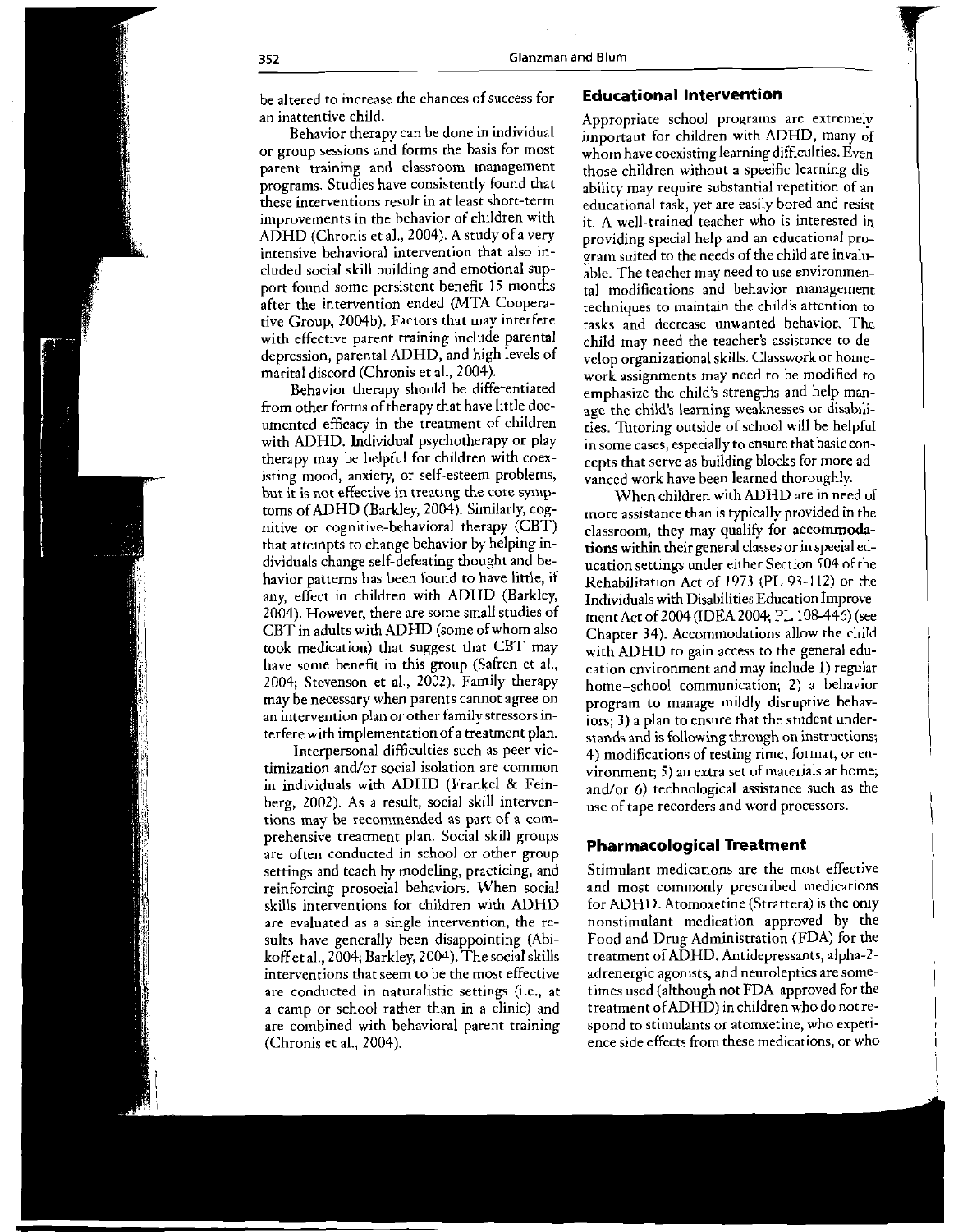n

are extremely DHD, many of difficulties. Even fic learning disrepetition of an bored and resist is interested in educational prochild are invaluise environmeuor management Id's attention to

behavior. The issistance to deswork or homebe modified to s and help manesses or disabilil will be helpful re that basic concks for more adthoroughly.

D are in need of provided in the or accommodaor in special edction 504 of the  $.93-112$ ) or the cation Improve-<sup>3</sup>L 108-446) (see allow the child he general educlude 1) regular 2) a behavior sruptive behav-: student underon instructions: ; format, or entterials at home: nce such as the processors.

#### ent

most effective ed medications tera) is the only proved by the 1 (FDA) for the ssants, alpha-2eptics are somepproved for the 1 who do not rene, who experiications, or who

have a condition in addition to ADHD that is better treated by one of these medications. Although combinations of these medications are sometimes used, there is little research available concerning the efficacy and safety of combined pharmacological treatment in ADHD.

Stimulant Medications Stimulant medications, including methylphenidate and amphetamines (See Table 24.2) have been used for the treatment of children with disruptive behaviors since 1937 and have been more frequently used and more thoroughly studied than any other psychopharmacologic treatment in children. In the 1990s, 1%-3% of children in the United States received a stimulant medication for treatment of ADHD (Safer & Malever, 2000; Safer & Zito, 1999), and more than 11

million stimulant prescriptions were written per year. Research into the epidemiology of stimulant use suggests that stimulants may be both overprescribed and underprescribed, depending on the community practitioner. For example, one study found that only 12% of children meeting diagnostic criteria for ADHD were prescribed stimulants (Jensen et al., 1999), whereas another found that more than 70% were prescribed stimulants but that more than half of children prescribed stimulants had few parent-reported ADHD symptoms (Angold et al., 2000). During the 1990s, there was a rapid increase in the prevalence of stimulants prescribed to females (Zito et al., 2003), to preschoolers (Zito et al., 2000), and to children reciving more than one psychotropic medication (Safer, Zito, & dosReis, 2003).

Table 24.2. Stimulant medications commonly used to treat attention-deficit/hyperactivity disorder

| Brand name  | Generic name<br>of active medicine | Usual duration<br>of action (hours) | Dosages available<br>(milligrams)              | Comments                                                                                                         |
|-------------|------------------------------------|-------------------------------------|------------------------------------------------|------------------------------------------------------------------------------------------------------------------|
| Ritalin     | D, L-methylphenidate               | $3 - 4$                             | Tablets: 5, 10, 20                             |                                                                                                                  |
| Focalin     | D-methylphenidate                  | $3 - 4$                             | Tablets: 2.5, 5, 10                            | Contains only the active isomer<br>of methylphenidate; usual dose<br>would be the D, L-methylpheni-<br>date dose |
| Focalin XR  | D-methylphenidate                  | 12 (20 mg dose)                     | Capsules: 5, 10, 20                            | Capsule can be opened and<br>sprinkled                                                                           |
| Methylin    | D, L-methylphenidate               | $3 - 4$                             | Tablets: 2.5, 5, 10                            | Tablets are grape flavored and<br>chewable                                                                       |
|             |                                    |                                     | Liquid: 5 mg/5milliter<br>and 10mg/5milliliter |                                                                                                                  |
| Metadate CD | D, L-methylphenidate               | $6 - 8$                             | Capsules: 10, 20, 30,<br>40, 50, 60            | Capsule can be opened and<br>sprinkled                                                                           |
|             |                                    |                                     |                                                | 30% of dose immediately<br>released                                                                              |
| Ritalin LA  | D. L-methylphenidate               | 6–8                                 | Capsules: 20, 30, 40                           | Capsule can be opened and<br>sprinkled                                                                           |
|             |                                    |                                     |                                                | 50% of dose immediately<br>released                                                                              |
| Concerta    | D, L-methylphenidate               | $10 - 12$                           | Tablet: 18, 27, 36, 54                         | Must be swallowed whole<br>22% of dose immediately                                                               |
|             |                                    |                                     |                                                | released                                                                                                         |
| Daytrana    | D, L-methylphenidate               | Up to 12                            | Patch: 10, 15, 20, 30                          | Allows variable duration based<br>on timing of patch removal                                                     |
| Dexedrine   | Dextroamphetamine                  | $3 - 6$                             | Tablet: 5                                      |                                                                                                                  |
| Dexedrine   |                                    |                                     |                                                |                                                                                                                  |
| Spansules   | Dextroamphetamine                  | $6 - 8$                             | Capsule: 5, 10, 15                             |                                                                                                                  |
| Adderall    | Mixed salts of<br>amphetamines     | $3 - 6$                             | Tablets: 5, 7.5, 10,<br>12.5, 15, 20, 30       |                                                                                                                  |
| Adderall XR | Mixed salts of<br>amphetamines     | $10 - 12$                           | Capsule: 5, 10, 15,<br>20, 25, 30              | Capsule can be opened and<br>sprinkled                                                                           |
|             |                                    |                                     |                                                | 50% of dose immediately<br>released                                                                              |

Key: XR, extended release; CD, controlled delivery; LA, long acting.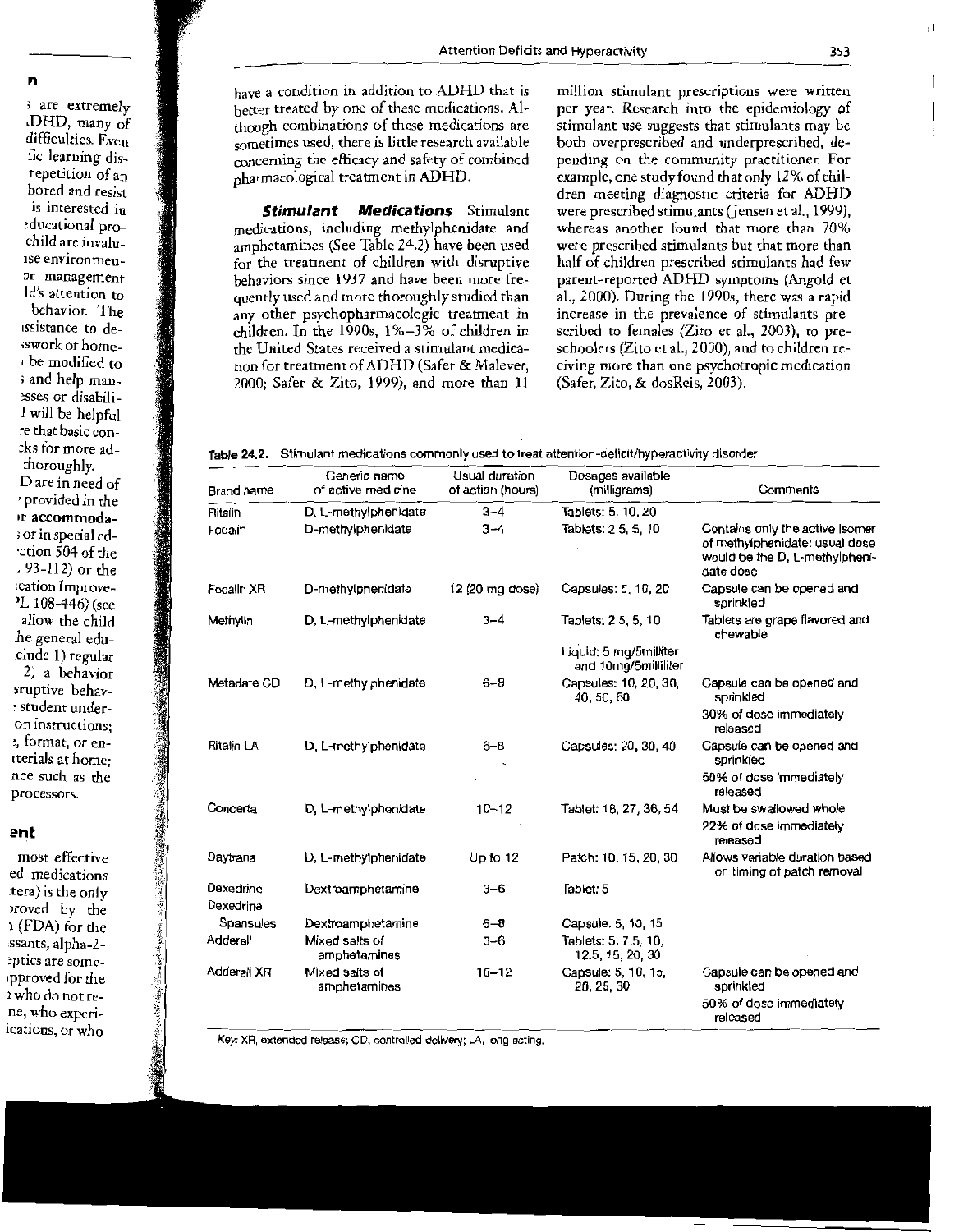Beneficial Effects Stimulant medications significantly reduce symptoms of ADHD in 70%-90% of those treated (Wigal et al., 1999). They result in a rapid and often dramatic improvement in attention to task and a decrease in impulsivity and hyperactivity. In addition, they improve academic productivity and accuracy, improve parent-child interactions, and decrease aggression (Connor et al.2002; Wigal et al., 1999). The effect of stimulants on academic performance is less strong than that on behavior, with only about half of the children showing significant improvement (Rapport et al., 1994). Although beneficial effects are very clearly demonstrated in short- to intermediateterm studies (up to 5 years of treatment; Charach, Ickowicz, & Schachar, 2004), the longterm efficacy of stimulants is not nearly as well studied. It should also be noted that response to stimulant treatment is not diagnostic of ADHD, as individuals with other psychiatric or developmental disorders, as well as controls, display similar effects when given stimulant medication (Rapaport et al., 1978).

**Formulations** Methylphenidate and amphetamines come in a variety of formulations, as shown in Table 24.2. The beneficial effects and side effects of these two types of stimulants are nearly identical, although individual children may respond better to one medication than the other (Elia, 2005). Amphetaminebased stimulants are given at approximately half the dose of the methylphenidate-based stimulants to account for differences in the potency of the two medications (Manos, Short, & Findling, 1999). Pemoline (Cylert), which is in a third category of stimulants, is not listed in Table 24.2 because it is rarely used since reports linked it to severe liver failure (Safer, Zito, & Gardner, 2001).

The onset of action of methylphenidate and amphetamine is usually within 30 minutes of taking the dose. Different formulations vary principally in their duration of action, how much of the medication is released immediately, and how the remainder is released (in a later bolus versus continuously). Although Table 24.2 gives the typical duration of action for the various formulations, there is significant variation among individuals. In addition, methylphenidate patch (Daytrana) gives individuals the capacity to vary the duration of action on a daily basis (up to 12 hours) based on the timing of patch removal (see http://www.daytrana.com).

**Side Effects** The most common adverse effects of stimulants are decreased appetite, headaches, stomachaches, and sleep problems (Elia, 2005). These symptoms are common in children with ADHD off medication as well, so it is important to determine their nature and frequency prior to starting the stimulant. Decreased appetite is reported in 50%-60% of treated children, but it is often mild and limited to school hours (Efron, Jarman, & Barker, 1997). About 10%-15% of children have substantial weight loss. These children may benefit from caloric, vitamin, and mineral supplementation to prevent weight loss and maintain adequate nutrition, hut some will simply not tolerate an effective dose in spite of supplementation.

Less common but potentially more problematic side effects include "rebound" effects, tics, and social withdrawal. Rebound refers to a temporary worsening of symptoms, including irritability, increased activity, and/or mood swings, when the medication wears off. Although it is estimated that 30% of school-age children experience some rebound effects, the effects are significant enough to require altering the medication regimen only in about 10% of cases (Carlson & Kelly, 2003). Some children do become withdrawn on the medication. This may improve with dose adjustment or switching to another medication.

Tics have been reported to occur in approximately 10% of children treated with stimulants (Lipkin, Goldstein, & Adesman, 1994). However, in a community sample of 3,600 children, tics occurred in 22% of preschoolers, 8% of elementary school children, and 3.4% of adolescents (Gadow & Sverd, 2006). Although early reports suggested that stimulants induced or exacerbated tics, more recent research indicates that this is an uncommon occurrence (Gadow & Sverd, 2006; Palumbo et al., 2004). In addition, tics that appear to be stimulant induced or exacerbated usually subside with time, after the dose is reduced, or when treatment is discontinued. In rare cases, tics that appear to have been induced by stimulants do not resolve or may even worsen over time. Given that Tourette syndrome, chronic motor tics, and OCD appear to have an underlying genetic origin, it is possible that those individuals whose tics appear to be induced by stimulants have a genetic predisposition (reviewed in Power & Glanzman, 2006; Saccomani et al., 2005). Although the presence of tics and a personal or family history of Tourette syndrome are listed as eon-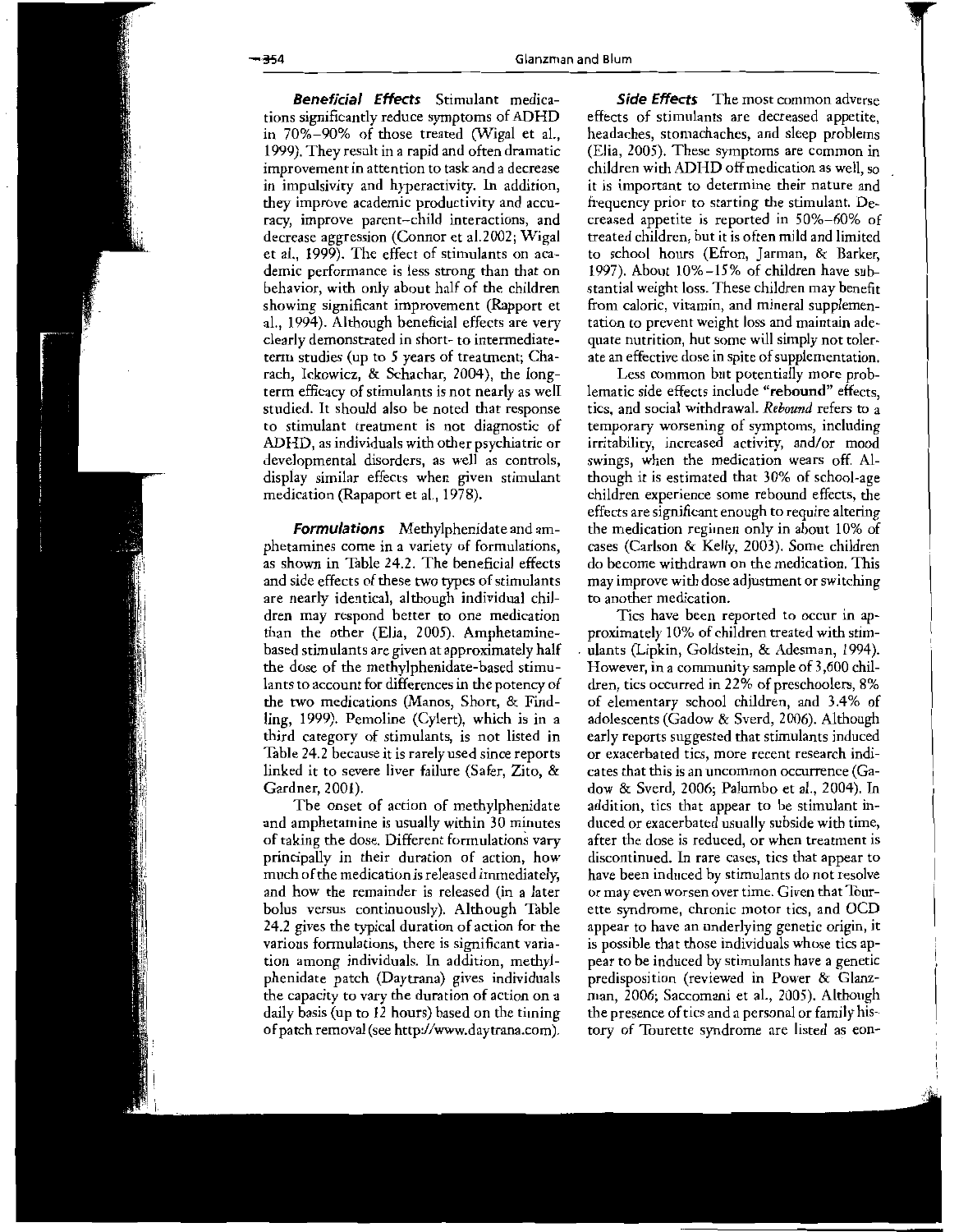st common adverse lecreased appetite, nd sleep problems ms are common in dication as well, so e their nature and the stimulant. Ded in 50%-60% of en mild and limited arman, & Barker, children have subiildren may benefit ineral supplemenand maintain ade-Il simply not tolerof supplementation. ntially more prob-"rebound" effects, Rebound refers to a nptoms, including ity, and/or mood on wears off. Al-30% of school-age bound effects, the to require altering y in about 10% of <sup>13</sup>). Some children e medication. This tment or switching

d to occur in aptreated with stimr Adesman, 1994). mple of  $3,600$  chilf preschoolers, 8% ren, and 3.4% of l, 2006). Although timulants induced ent research indi--n occurrence (Ga <sup>10</sup> et al., 2004). In be stimulant insubside with time, when treatment is tics that appear to ints do not resolve : Given that Touror tics, and OCD *z* genetic origin, it als whose tics apints have a genetic Power & Glanz-, 2005). Although onal or family hisare listed as contraindications to stimulant use by the pharmaceutical companies that manufacture these medications, given the previously cited research, this seems unnecessarily restrictive. ADHD symptoms may cause much more funetional impairment and thus he the priority for treatment (American Academy of Child and Adolescent Psychiatry, 2002; Denkla, 2006).

Growth velocity slows by approximately 1.2 centimeters per year on average in prepubertal children during at least the first 2 years of continuous treatment with stimulants (MTA Cooperative Group, 2004b). Whether this results in any decrease in ultimate height is less clear. A study of children treated with methylphenidate for at least 6 months during the 1970s found that although these children had decreases in height velocity on the medication, the children treated with stimulants did not have deficits in adult height (Klein & Mannuzza, 1988). However, the average length of treatment in this study was only slightly more that 2 years, which is less than the total duration of stimulant treatment many children with ADHD currently receive. Other recent studies of up to 2 years in duration suggest continued, although minimal, effects on height (Faraone, Biederman, et al., 2005; Wilens, McBurnett, et al., 2005). Thus, stimulants can eause a lag in growth, but short- to intermediate-term treatment does not seem to have a significant effect on adult height. Whether long-term treatment could affect adult height has not been adequately studied.

Other side effects include elevations of pulse or blood pressure and, rarely, activation of mania or psychosis. Typically the elevations of pulse or blood pressure are small and not clinically significant. Significant elevations should prompt an investigation for a potential underlying medical problem that may be exacerbated by the stimulants. Reports of sudden death in children on stimulants raised concerns that stimulants might be at fault, but careful review showed that approximately two thirds of those children had previously undetected cardiac abnormalities. The FDA has recommended that stimulants should generally not be used in individuals with known serious heart disease. This recommendation is on file with the FDA and is listed in the package insert for each stimulant product. The American Heart Association Panel on Psychotropic Medications in Children and Adolescents recommends a careful history for risk factors for sudden death and monitoring of pulse and blood pressure during treatment. In the absence of risk factors, the value of additional cardiac assessment or monitoring is unclear at this time (Wilens et al., 2006).

**Potential for Substance Abuse** Stimulants are classified as controlled substances by the Drug Enforcement Agency (DEA). They have been used by individuals who want to stay up for long hours, and when injected or taken intranasally stimulants will produce a high. However, children and adolescents taking the medication orally for ADHD do not report euphoria or dependence. Recent research suggests that the relatively slow uptake of methylphenidate into the brain with an oral (as opposed to intravenous) dose prevents oral doses from causing a high (Volkow & Swanson, 2003). The use of slow-release forms, in which the medication is mixed with other substances, makes abuse even less likely to occur. The possibility of diversion (giving or selling medication to others), however, still needs to considered when prescribing these medications. Coaching adolescents about how they will manage questions from peers about their medication or requests to provide it is a wise part of clinical practice for clinicians who prescribe stimulants.

ADHD has been shown to be a risk factor for later substance use disorders, most clearly in the presence of conduct disorder (reviewed in Biederman, 2003). However, multiple studies indicate that the use of stimulant medication does not increase this risk (Wilens et al., 2003) and may, in fact, be protective (Fischer & Barkley, 2003).

Initiating and Monitoring Therapy There is not a direct relationship between an individual's weight and the optimal dose of stimulant medication, so clinicians should have a standard way of assessing medication effectiveness and side effects during a medication trial with a planned titration from lower to higher doses (American Academy of Child and Adolescent Psychiatry, 2002; AAP, 2001). A large, multisite, clinical trial found that children treated with stimulants in the study did better than children treated with these same medications by community physicians (Jensen et al., 2001). Although several factors may have contributed to this finding, a likely factor was the titration protocol used to determine optimal medication dose. Instead of trying a low dose and then increasing until an adequate response was obtained, children in the study were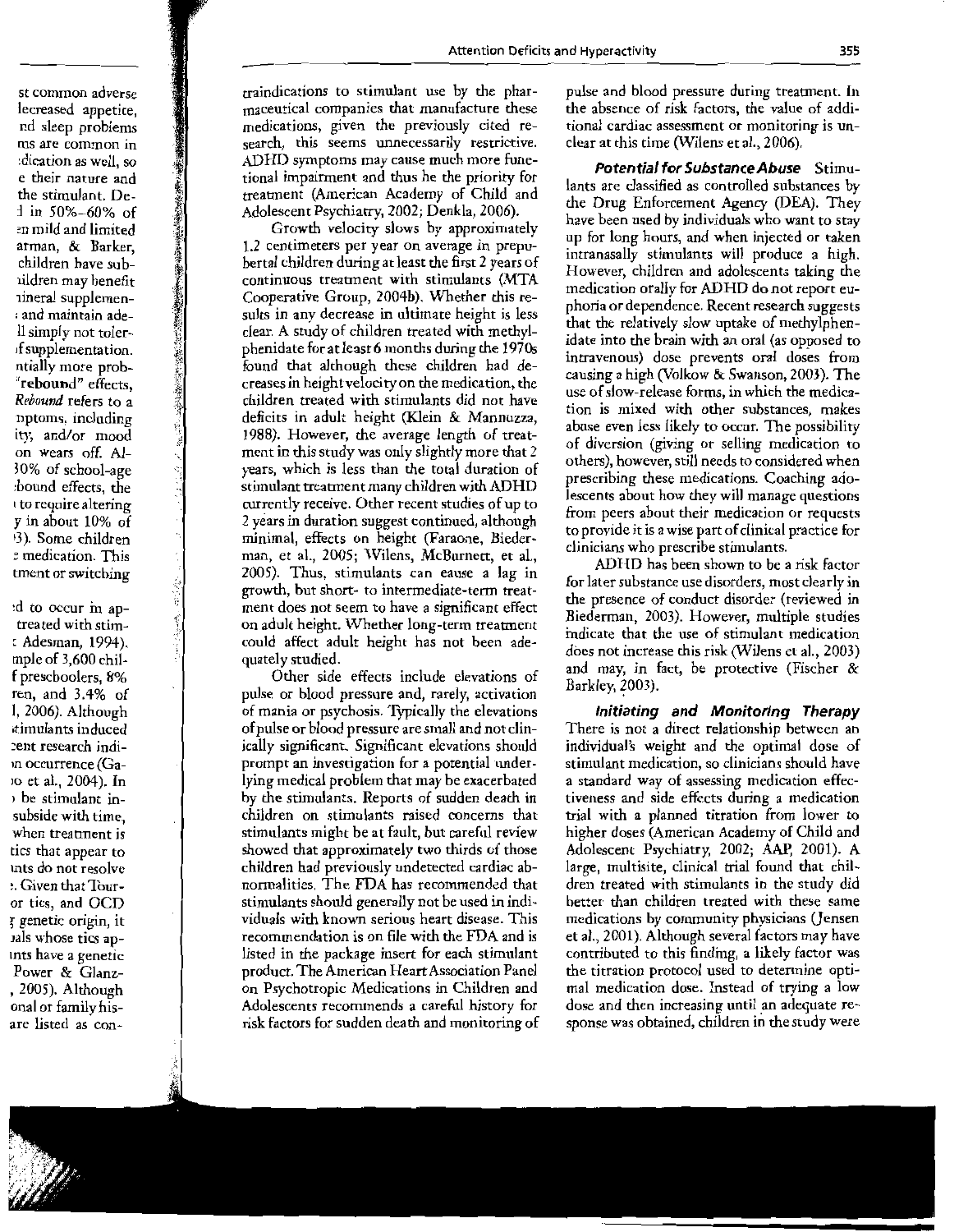

evaluated on at least three different doses, and then the dose that had the best combination of efficacy and side effects was chosen (MTA Cooperative Group, 1999a). Thus, current recommendations are that the initial drug trial assess the child's response to at least two different doses of the medication until the child's behavior is not distinguishable from peers without ADHD, further mcreases in doses do not result in further behavioral improvement, or the child begins experiencing significant side effects (American Academy of Child and Adolescent Psychiatry, 2002; AAP, 2001). This may be done by obtaining an ADHD teacher rating scale at baseline and increasing the dose on a weekly basis with repeat weekly or twice-weekly rating scales, with the teacher blinded to the child's medication dose. If a child does not respond or has significant side effects on one stimulant, it is reasonable to try a stimulant from the other class (i.e., methylphenidate versus amphetamine) because some children will respond better to one stimulant that to the other (Elia, 2005).

356

School achievement, behavior, relationships, mood, vital signs, and growth velocity should be monitored at baseline and at regular intervals (every 3–6 months, depending on the frequency of medication or dose changes and the stability of these outcome measures in the past) to ensure continued beneficial responses and the absence of significant adverse effects. No specific blood tests are indicated as part of the monitoring. During childhood, it is important to periodically assess if medication is still required. These evaluations may occur every  $1-2$  years with the specific timing (e.g., during the summer versus during the school year) dependant on individual circumstances. For children with primarily attention problems, a longer trial may be needed with an evaluation of the medication effect on schoolwork and homework.

As children become adolescents and young adults, additional targets become important that make a longer duration of medication coverage relevant. These include more hours spent doing homework and extracurricular activities, afterschool jobs, the requirement for social decision making with increasingly serious implications, and the need for consistent concentration while driving. Driving performance (but not knowledge) has been shown to be impaired in individuals with ADHD, and effective medication treatment has been shown to improve simulated performance (Cox et al., 2004).

**Stimulants in Preschoolers** Despite relatively few controlled studies of stimulants in

preschool-age children, the use of these medications among preschoolers is increasing (Zito et al., 2000). The few controlled, short-term studies of methylphenidate suggested that it does have beneficial effects in preschool-age children with ADHD (Kratochvil et al., 2004). The percentage of preschool children having a beneficial response may be slightly lower than in elementary school-age children, and side effects may be more common (Ghuman et al., 2001; Kratochvil et al., 2004). Although methylphenidate has been studied more frequently than dextroamphetamine (Dexadrine) or mixed salts of amphetamines (Adderall) in preschool children with ADHD, methylphenidate is not FDA approved for children younger than 6 years of age, whereas the amphetamine products are approved for children older than 3 years of age. Nonetheless, methylphenidate was chosen as the medication for a national multisite clinical trial of treatment in preschool-age children with ADHD that is currently under way. Methylphenidate is also available in liquid and chewable tablet preparations and as a patch which will facilitate its use in preschoolers who may be unable to swallow capsules (see Table 24.2).

**Nonstimulant Medications** Between 10% and 30% of children with ADHD will not benefit from stimulants or will have adverse side effects that preclude their use. Nonstimulant medications may be helpful for these individuals. Such medications fall into three categories: norepinephrine reuptake inhibitors, antidepressants, and alpha-2-adrenergic agonists.

Norepinephrine Reuptake Inhibitors Currently the only nonstimulant that is FDA approved for the treatment of ADHD in children (6 years of age and older) is the norepinephrine reuptake inhibitor atomoxetine (Strattera). At least six randomized clinical trials in children and adults have demonstrated atomoxetine's efficacy in reducing symptoms of inattention and hyperactivity/impulsivity (Michelson et al., 2002). Atomoxetine may take a few days before one begins to see effects and several weeks to reach the maximum effect. The principle advantage over stimulants is that atomoxetine may improve symptoms 24 hours per day. In addition, it is theoretically less likely to exacerbate tics (Allen et al., 2005). Some children will experience fatigue when the medication is first started. Nausea, vomiting, and stomachaches are more likely to occur if the medication is taken on an empty stomach. Taking the medication with high-fat foods minimizes this side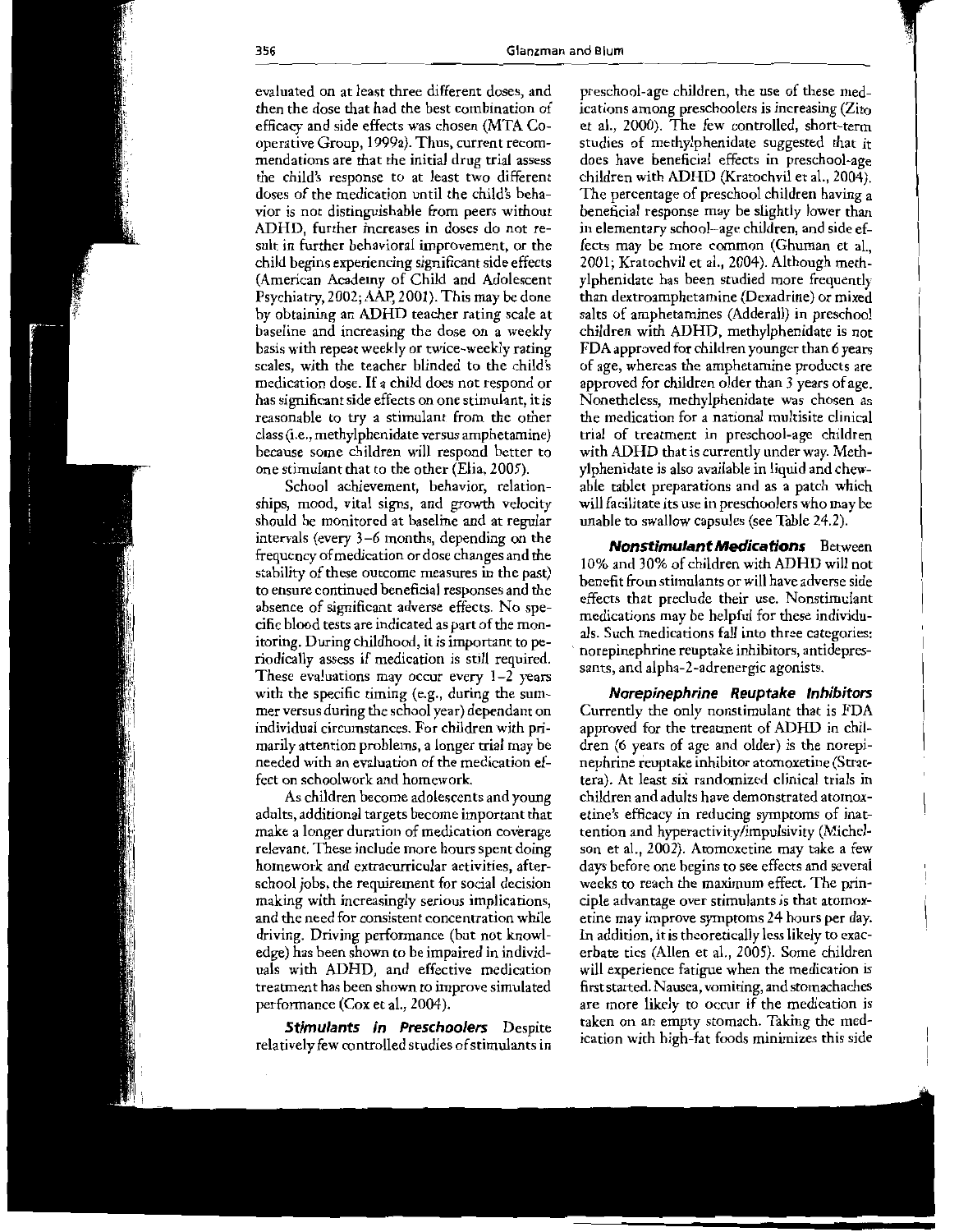use of these med- $\frac{1}{2}$  is increasing (Zito rolled, short-term

suggested that it i in preschool-age ochvil et al., 2004). I children having a slightly lower than uldren, and side efn (Ghuman et al., l). Although methd more frequently exadrine) or mixed erall) in preschool iylphenidate is not ounger than 6 years unine products are than 3 years of age. ate was chosen as il multisite clinical hool-age children / under way. Methn liquid and chewl as a patch which oolers who may be iee Table 24.2).

**ations** Between: th ADHD will not Il have adverse side use. Nonstimulant for these individuo three categories: ibitors, antidepresic agonists.

ptake Inhibitors ulant that is FDA of ADHD in ehil $ter)$  is the norepiitomoxetine (Strated clinical trials in ionstrated atomoxsymptoms of inatipulsivity (Michelne may take a few effects and several a effect. The prinnts is that atomoxs 24 hours per day. less likely to exac-5). Some children the medication is , and stomachaches the medieation is . Taking the medninimizes this side

effect. Some children experience weight loss during the first few months of treatment. Other side effects include dizziness, irritability, somnolence, and allergic reactions. Small inereases in pulse and blood pressure do occur (Michelson et al., 2001). Although there were not reports of hepatotoxicity in the 4,000 individuals who were studied prior to FDA approval, postmarketing surveillance has identified at least two individuals who had increases in liver enzymes on this medication. Both improved after the medication was stopped. There is insufficient evidence at this time to make recommendations about the monitoring of liver function tests on atomoxetine, but parents should be made aware of the need for a physician to review any persistent gastrointestinal complaints or general malaise.

Antidepressants Several types of antidepressants have been found to be effective in children with ADHD. More than 20 placebocontrolled studies of tricyclic antidepressants (TCAs)—including desipramine (Norpramin), imipramine (Tofranil), and nortriptyline (Pamelor)-have demonstrated that they improve ADHD symptoms, although TCAs appear to have a greater impact on parent and teacher ratings of behavior than on neuropsychological measures of cognitive functioning (Banaschewski et al., 2004; Biederman, Spencer, & Wilens, 2004). About two thirds of children with ADHD who do not respond to a stimulant will improve with a TCA (Biederman et al., 1989).

Compared with stimulants, TCAs have advantages that are similar to those of atomoxetine. They have a longer duration of action, low abuse potential, and tend not to exacerbate tics (Singer et al., 1995). However they have many more potentially problematic cardiovascular, neurologic (tingling, incoordination, tremors), and anticholinergic (blurred vision, dry mouth) side effects that limit their use. Drug levels should be checked, as there can be large interindividual differences in metabolism of these medications (Banaschewski et al., 2004). Electrocardiograms (EKGs) must be obtained at baseline and monitored for cardiovascular changes. Overdoses can be lethal, and a few cases of sudden death, presnmably from cardiac arrhythmias, have occurred in children taking appropriate doses of desipramine, although causality could not be clearly established (Popper, 2000).

Bupropion (Wellbutrin) is a chemieally distinct antidepressant whose precise mechanism of action in ADHD treatment remains unknown, although it is a weak dopamine reuptake inhibitor. It has been shown to improve ADHD symptoms in both children and adults with ADHD (Pliszka, 2003a). Beneficial effects may be detected as early as 3 days after initiation of treatment, but maximum effects may not be seen until 4 weeks of treatment (Conners et al., 1996). On average, the magnitude of the effects is similar to or slightly less than those of stimulants (Conners et al., 1996). Gastrointestinal complaints, drowsiness, and rashes are the most common side effects. Wellbutrin is associated with a slightly increased risk of druginduced seizures (about 4 per 1,000 patients). Use of high doses, a previous history of seizures, and the presence of an eating disorder seem to increase the risk for seizures. Bupropion may exacerbate tic disorders.

Alpha-2-Adrenergic Agonists Despite relatively limited studies, the alpha-2-adrenergic agents, clonidine (Catapres) and guanfacine (Tenex), are used for the treatment of ADHD. These medications can reduce hyperactivity and impulsivity, but they may not improve attention span (Tourette Syndrome Study Group, 2002). Studies investigating the combination of clonidine with a stimulant suggest that some children may benefit more from the combination than from a stimulant alone (Hazell & Stuart, 2003; Tourette Syndrome Study Group, 2002). In addition, clonidine has been used for stimulantrelated sleep difficulties (Banaschewski et al., 2004).

Sedation is the most common side effect of clonidine and has led clinicians to use the less sedating medication, guanfacine, although there are even fewer studies of this medication. Dizziness and hypotension can oceur with these medications, and some children become irritable or depressed while taking them. Alpha-2 adrenergic agonists should not be stopped abruptly, as this can result in rebound hypertension.

#### TREATMENT WITH **COEXISTING CONDITIONS**

#### Intellectual Disability

Individuals with intellectual disability can be diagnosed with ADHD if their inattention or hyperactivity and impulsivity are inconsistent with their developmental level and cause additional functional impairments. Studies suggest that stimulants have similar effects in children with ADHD and intellectual disabilities requiring intermittent to limited supports as in chil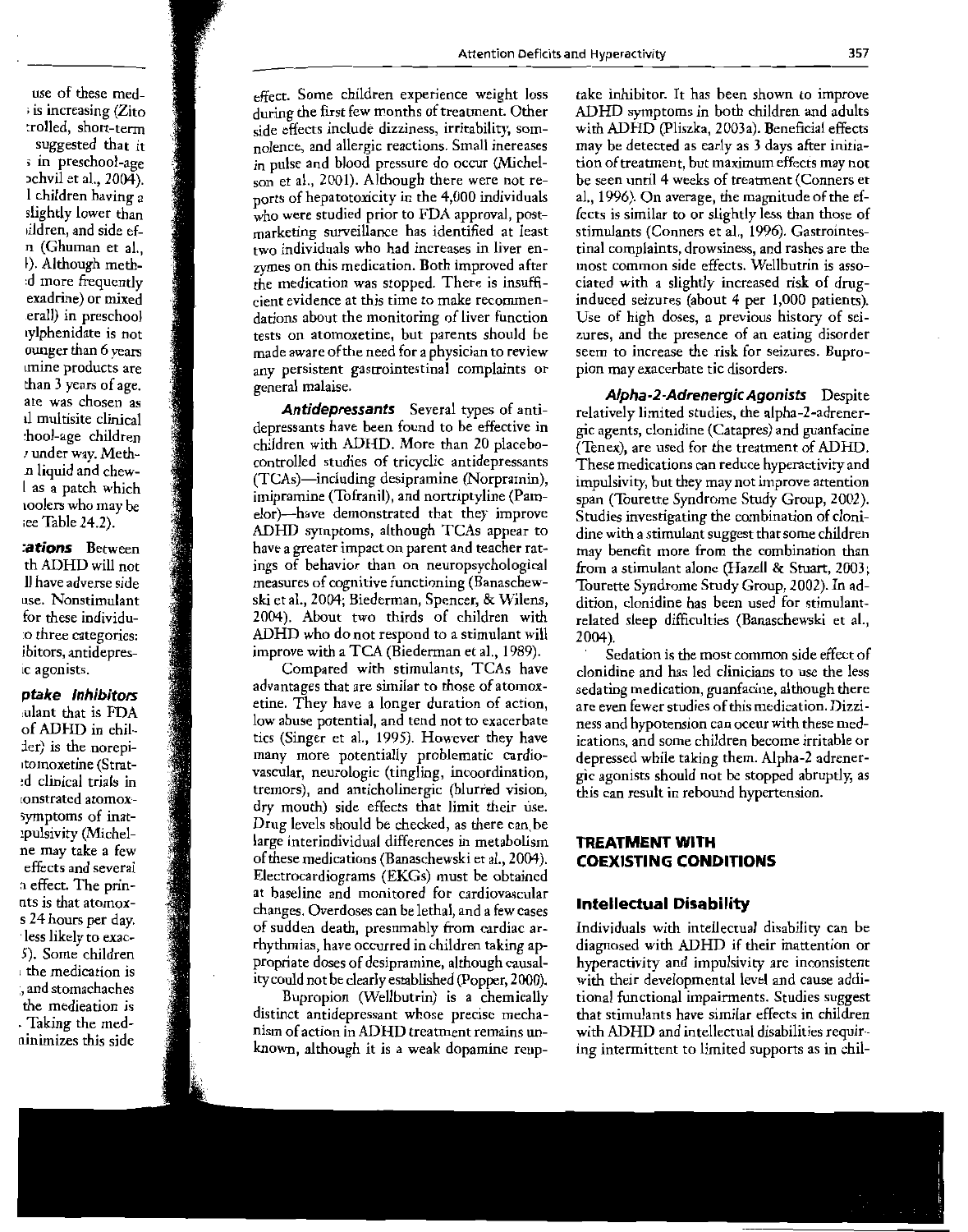dren with ADHD and typical intelligence (Handen et al., 1992). Children with intellectual disabilities, however, have a lower response rate (around 50%) and an increased risk for side effects, such as tics and social withdrawal (Handen et al., 1991). Alpha-2-adrenergic agents and atypical antipsychotics such as risperidone (Risperdal) have also been used to treat hyperactivity and disruptive behaviors in individuals with intellectual disabilities (Turgay et al., 2002).

#### **Internalizing Disorders**

Children with ADHD may also experience depression or anxiety disorders. The Multimodal Treatment Study of ADHD found that children with anxiety disorders were one of the few groups that responded as well to psychosocial intervention as to medication (MTA Cooperative Group, 1999b). However, stimulants are effective in the treatment of ADHD in combination with anxiety and mood disorders and remain the first-line medication. Thus the Texas Children's Medication Algorithm recommends that if depression symptoms persist after treatment with stimulants, an SSRI should be added to the stimulant (Emslie et al., 2004). However, the finding that SSRIs can increase suicidal ideation in individuals with depression underscores the need for close monitoring of children being treated for depression (March et al., 2004). In addition, there are no studies comparing this approach to the use of a single medication, such as bupropion or the TCAs, which may improve both depression and ADHD symptoms.

#### **Conduct Disorders**

The behavior exhibited by children with a conduct disorder consists of a pattern of persistent and repetitive violation of the rights of others or of age-appropriate social norms or rules. Individuals with ADHD and conduct disorder are at a much higher risk of developing substance abuse, of developing antisocial personality disorder, and of being involved in criminal activity than individuals with ADHD alone (Pliszka, 2003b). Individuals with ADHD and conduct disorder respond to stimulants for their ADHD (Pliszka, 2003b); however, they require intensive multimodal intervention that includes medication, behavior therapy, family therapy, and school-based interventions (Frick, 2001). Treatment must be tailored to the individual

child's symptoms and may include the use of antidepressants, mood stabilizers, or atypical antipsychotics.

#### **MULTIMODAL TREATMENT**

The Multimodal Treatment Study of ADHD is the largest clinical trial of ADHD treatments to date (MTA Cooperative Group, 1999a). This multisite study of 576 children between the ages of 7 and 9 years randomized participants into one of four treatment groups: 1) medication management, 2) intensive behavioral treatment, 3) medication and intensive behavioral treatment, and 4) standard community care. The medieation management group received primarily methylphenidate titrated to the best of three doses. The behavioral treatment involved 35 group and individual sessions for parents, a summer program for children, teacher consultation, and 60 days of a part-time behaviorally trained paraprofessional working with the child in school. The combined treatment group received both of these interventions; those in the standard community care group were evaluated and referred back to providers in their own community for treatment.

Outcome was assessed 14 months after the initiation of treatment. For improving the core ADHD symptoms, medication alone was nearly as effective as the combined treatment. Those receiving the combined treatment, however, achieved these outcomes on lower doses of medication than the medication only group. Both the combined and medication only treatments were more effective in improving core ADHD symptoms than behavioral treatment or community care. In terms of academic achievement, anxiety/depressive symptoms, and oppositional/ aggressive symptoms, there were small benefits of combined treatment compared with medication alone on some but not all outcome measures (Jensen et al., 2001). Thus, this study and other studies of intensive psychosocial interventions (Abikoff et al., 2004) suggest that behavioral interventions have only small additional benefits for children who respond to stimulant medication. Nonetheless, the study revealed some important points about matching psychosocial interventions to individual patients. For example, children with anxiety disorders at the beginning of treatment responded as well to the psychosocial treatment as they did to medication alone. Moreover, in this group, the combined treatment offered greater advantages over medication alone than were found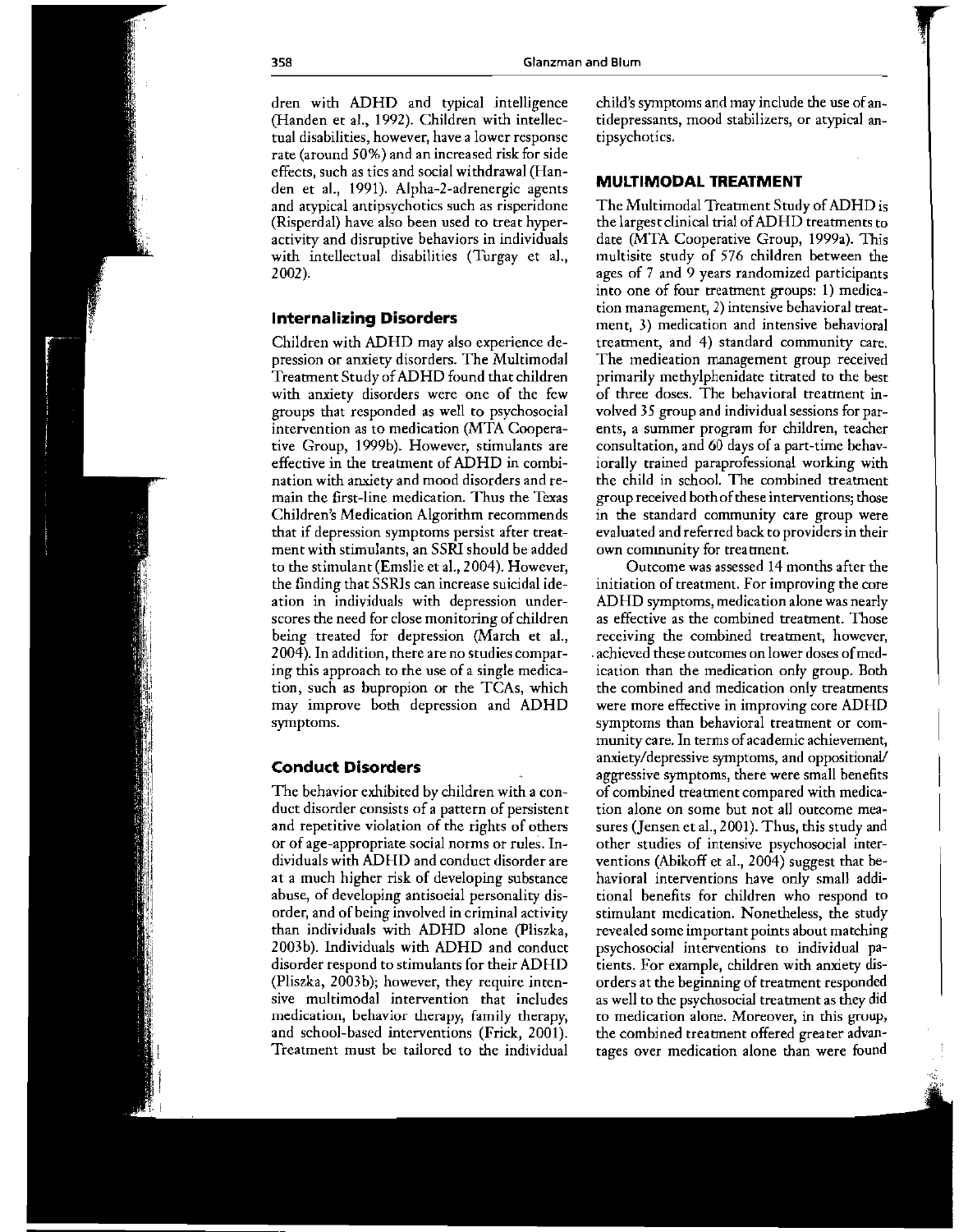ude the use of an-:s, or atypical an-

### **NT**

tudy of ADHD is HD treatments to up, 1999a). This ren between the iized participants roups: 1) medicabehavioral treatensive behavioral community care. t group received rated to the best ral treatment inl sessions for parchildren, teacher part-time behaval working with abined treatment terventions; those care group were providers in their t.

電子のお気がいる あまま

( 2) をやくする ( す)

months after the proving the core i alone was nearly reatment. Those tment, however, *ver* doses of medonly group. Both only treatments ing core ADHD eatment or comnic achievement, and oppositional/ ere small benefits red with medica-Il outcome meais, this study and ychosocial intersuggest that beonly small addiwho respond to neless, the study s about matching p individual pawith anxiety distment responded tment as they did er, in this group, d greater advanhan were found

for the rest of the sample. Families who were on public assistance also had greater benefit from the psychosocial intervention than medication alone. Moreover, despite the greater efficacy of medication treatment, the behavioral intervention was rated as more acceptable to parents (MTA Cooperative Group, 2004a).

#### COMPLEMENTARY AND ALTERNATIVE THERAPIES

There are numerous nonconventional treatments for ADHD (Arnold, 2001a, 2000b; Baumgaertel, 1999). Among these, the only controlled studies involve dietary interventions. Dietary treatments have taken two general approaches, either elimination of foods thought to cause symptoms or addition of dietary supplements, vitamins, or minerals. Controlled studies comparing diets eliminating certain additives, commonly allergenic foods, or both with disguised diets containing thesc substances have found that approximately 10%–20% of subjects have significant improvements in rating scale measures of some symptoms. Hyperactivity and irritability are more likely to improve than inattention, and younger children may be more likely to respond than older children (Arnold, 2001a; Bateman et al., 2004). In contrast to elimination of allergens and additives, elimination of sugar has not been found to have an observable effect (Wolraich, Wilson, & White, 1995).

Studies of minerals have documented that children with ADHD may be relatively deficit in iron, zinc, and magnesium (Arnold, 2001a; Konofal et al., 2004). Small open label studies of supplementation with these minerals have demonstrated some improvement in ADHD symptoms (Arnold, 2001a, 2001b). A large, doubleblind placebo-controlled study of zinc found improvements in hyperactive and impulsive behaviors but not inattentive behaviors. Approximately 29% of the zinc-treated group versus 20% of the placebo group were judged to be responders, and those with lower zinc levels at baseline were more likely to respond (Bilici et al., 2004). Further study of the role of zinc deficiency in ADHD and the effects of supplementation is warranted, as most of the studies have been done in non-Western cultures in which zinc deficiency is more prevalent (Arnold & DiSilvestro, 2005). Megadoses of vitamins or minerals can have negative health effects and are not indicated or expected.

Essential fatty acids (EFAs) are lower in children with ADHD than in controls, and supplementation has shown positive effects in a number of mental health disorders, (reviewed in Richardson & Puri, 2000). Positive (Richardson & Montgomery, 2005) and negative (Voigt et al., 2001) results have been found in ADHD. Positive studies used eicosapentaenoic (EPA, omega-3), docosahexaenoic (DHA, omega-3), and linoleic acid (LA, omega-6) or gama-linoleic acid (GLA, omega 6) together, whereas negative studies used either DHA or LA/GLA alone, suggesting that a combination may be necessary. Because children may be deficient at certain points in the metabolism of certain EFAs, initial measures followed by individualized treatment may be a more appropriate way to assess the effects of supplementation.

Several techniques that "train the brain" are being investigated as alternative treatments (Hirshberg, Chiu, & Frazier, 2005). Electroencephalogram (EEG) biofeedback is the technique that has been studied most extensively. Studies of the quantity of different types of brain waves produced by groups with ADHD versus controls have shown that subjects with ADHD tend to have a lower level of those waves (alpha and beta) associated with alert, thinking states and a higher level of those waves (theta) associated with drowsiness. EEG biofeedback uses computer technology to train the individual to produce more of the brain wave patterns associated with concentration and to suppress those associated with drowsiness (Gruzelier & Egner, 2005; Hirshberg et al., 2005; Monstra, 2005). There is some evidence for its effectiveness (Monstra, 2005; Rossiter, 2004). EEG biofeedback is safe but time consuming and expensive, and it is not clear which symptoms or children can be predicted to respond. Specific training programs to improve working memory and motor control show promising initial results, and further study is indicated (Klingberg) et al., 2005).

### **OUTCOME**

Although overt hyperactivity and impulsivity tend to decline as a elinical problem when youth reach adolescence and young adulthood, inattention often persists. It is estimated that ADHD persists into adulthood in 30% to more than 60% of individuals diagnosed with this disorder as children. In many individuals whose symptoms no longer meet the criteria for ADHD, subclinical difficulty with sustained attention and/or impulsivity may persist (Faraone et al., 2006). In general, adults with ADHD complete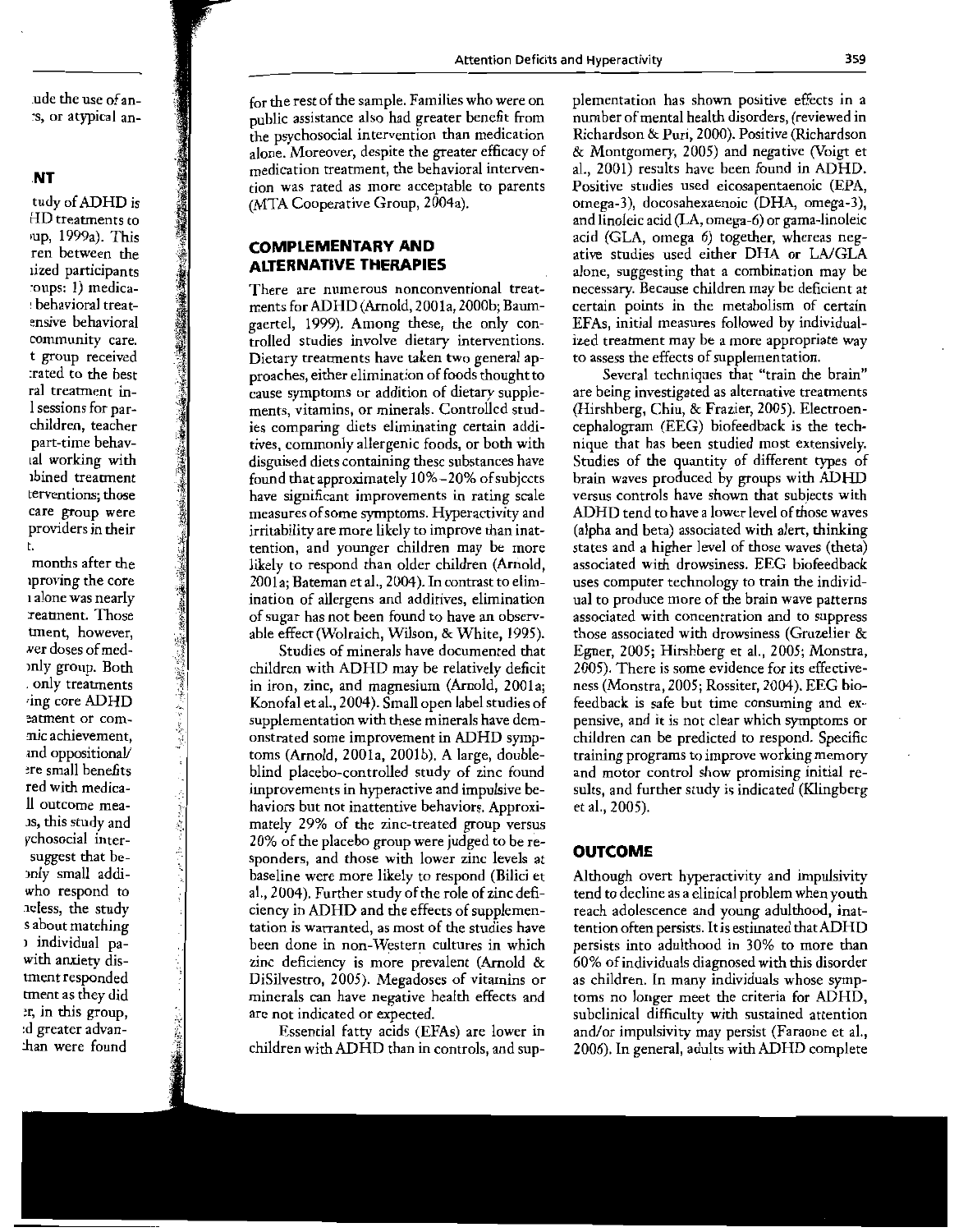less formal schooling, have lower-status jobs and work performance ratings, are more likely to have their driver's licenses suspended and to get into car accidents, have higher rates of antisocial behavior (Barkley, 2002; Mannuzza & Klein, 2000), and have higher rates of additional neuropsychiatric disorders (Biederman et al., 2006).

The presence of conduct disorder is the strongest predictor for adverse outcome, placing children and teens at risk for antisocial personality disorder and substance abuse (Barkley et al., 2004). However, underachievement in educational and occupational level in those with ADHD compared with controls persists even when the adults with antisocial personality disorder are excluded from the sample (Mannuzza et al., 1993). Those whose ADHD symptoms improve during adolescence tend to have a much better outcome than those with persistent symptoms (Biederman, Mick, & Farone, 1998; Greenfield, Hechtman, & Weiss, 1988).

#### **SUMMARY**

ADHD is a prevalent neurodevelopmental condition that has a significant impact on the lives of affected children, their families, and the educational and medical/mental health systems. The core features of difficulty sustaining mental effort, hyperactivity, and impulsivity lead to impairment in academic, occupational, social, and adaptive functioning without effective intervention. Coping with ADHD is made more complicated by commonly coexisting conditions, including learning disorders, oppositional defiant disorder, and anxiety disorders. ADHD is highly genetic, but adversc conditions in the pre- and perinatal period can contribute to symptoms. Multiple lines of evidence suggest a biological basis involving frontal cortical-basal ganglia-cerebellar pathways and biogenic amine neurotransmitters, particularly dopamine and norepinephrine. Treatments include counseling, particularly that focusing on behavior management; accommodations in the classroom; addressing coexisting conditions; and medication. Fortunately, the knowledge and resources presently available, and the increases in these areas that are sure to occur over the next generation, offer children growing up with ADHD the opportunity to experience success.

#### **REFERENCES**

Abikoff, H., Hechtman, L., Klein, R.G., et al. (2004). Social functioning in children with ADHD treated with long-term methylphenidate and multimodal psychosocial treatment. Journal of the American Academy of Child and Adolescent Psychiatry, 43, 820-829.

- Accardo, P. (1999). A rational approach to the medical assessment of the child with attention-deficit/hyperactivity disorder. Pediatric Clinics of North America, 46, 845–856.
- Allen, A.J., Kurlan, R.M., Gilbert, D.L., et al. (2005). Atomoxetine treatment in children and adolescents with ADHD and comorbid tic disorders. Neurology, 65, 1941-1949.
- American Academy of Child and Adolescent Psychiatry, (1997). Practice parameter for the use of stimulant medications in the treatment of children, adolescents, and adults. Journal of the American Academy of Child and Adolescent Psychiatry, 36(Suppl. 10), 85S-121S.
- American Academy of Child and Adolescent Psychiatry. (2002). Practice parameter for the use of stimulant medications in the treatment of children, adolescents, and adults. Journal of the American Academy of Child and Adolescent Psychiatry, 41(Suppl. 2), 26S-49S.
- American Academy of Pediatrics. (2000). Clinical practice guideline: Diagnosis and evaluation of the child with attention-deficit/hyperactivity disorder. Pediatrics, 105, 1158–1170.
- American Academy of Pediatrics. (2001). Clinical practice guideline: Treatment of the school-aged child with attention-deficit/hyperactivity disorder. Pediatrics, 108, 1033–1044.
- American Psychiatric Association. (1994). Diagnostic and statistical manual of mental disorders (4th ed.). Washington, DC: Author.
- American Psychiatric Association. (2000). *Diagnostic and* statistical manual of mental disorders (4th ed., text rev.). Washington, DC: Author.
- Angold, A., Erkanli, A., Egger, H.L., et al. (2000). Stimulant treatment for children: A community perspective. Journal of the American Academy of Child and Adolescent Psychiatry, 39, 975–984.
- Armstrong M.B., & Nettleton, S.K. (2004). Attention deficit hypcractivity disorder and preschool children. Seminars in Speech and Language, 25, 225–232.
- Arnold, L.E. (2001a, Summer). Ingestive treatments for learning disorders. Perspectives (The International Dyslexia Association), 21-22.
- Arnold, L.E. (2001b). Alternative treatments for adults with attention-deficit hyperactivity disorder (ADHD). Annals New York Academy of Sciences, 931, 310–341.
- Arnold, L.E., & DiSilvestro, R.A. (2005). Zinc in attention-deficit/hyperactivity disorder. Journal of Chila and Adolescent Psychopha<del>rm</del>acology, 15, 619–627.
- Banaschewski, T., Roessner, V., Dittman, R.W., et al. (2004). Non-stimulant medications in the treatment of ADHD. European Child and Adolescent Psychiatry, *13*(Suppl. 1), 102–116.
- Barkley, R.A. (1998). Primary symptoms, diagnotics criteria, prevalence, and gender differences. In R.A. Barkley (Ed.), Attention-deficit hyperactivity disorder: A handbook for diagnosis and treatment (pp. 56-96). New York: The Guilford Press.
- Barkley, R.A. (2002). Major life activity and health outcomes associated with attention-deficit/hyperactivity disorder. Journal of Clinical Psychiatry, 63(Suppl. 12),  $10 - 15.$
- Barkely, R.A. (2004). Adolescents with attention-deficit/ hyperactivity disorder: An overview of empiricallybased treatments. *Journal of Psychiatric Practice, 10*, 39– 56.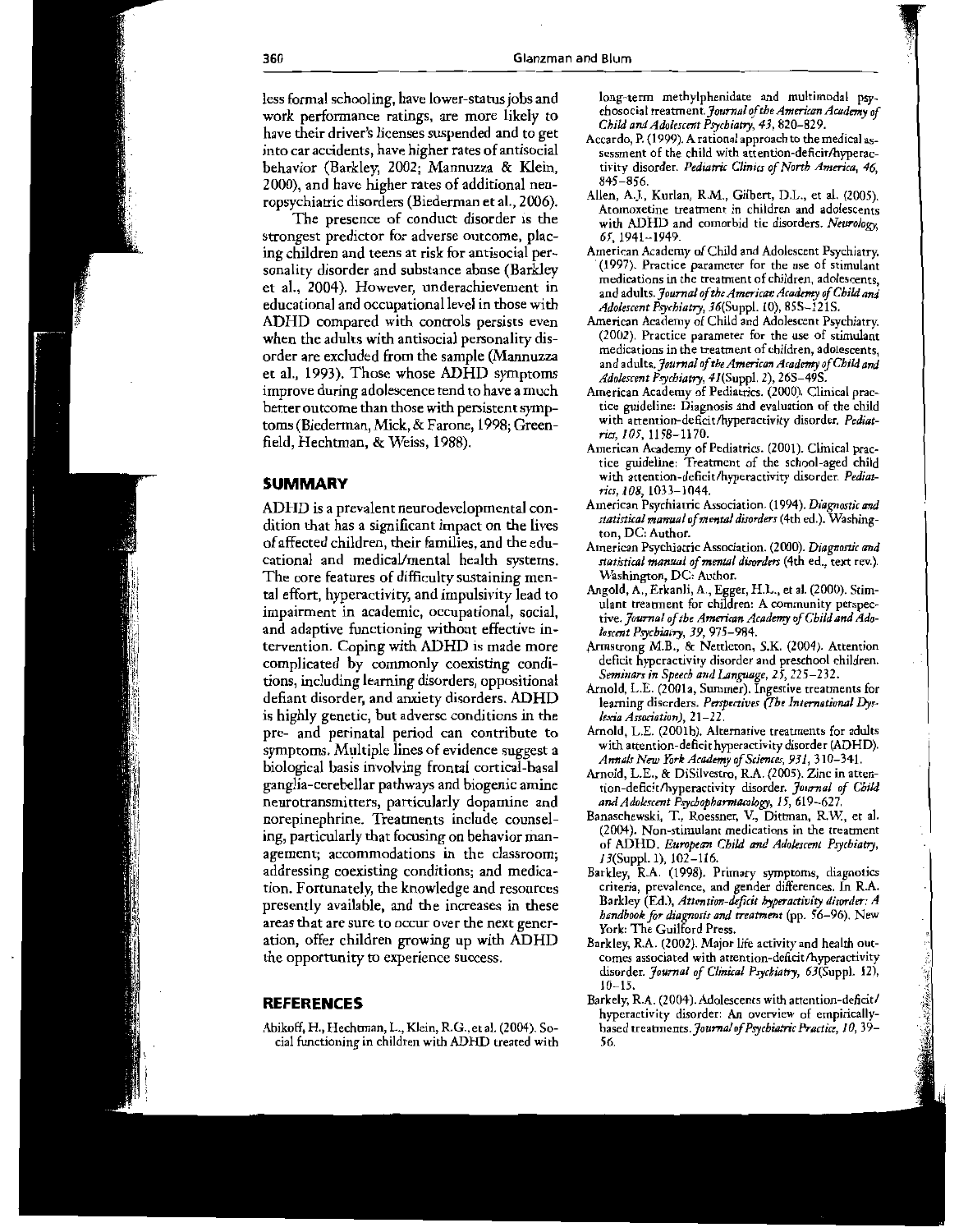d mnltimodal psy-American Academy of 820-829. ieh ro the medical asion-deficit/hyperacf North America, 46,

D.L., et al. (2005). ren and adolescents lisorders. Neurology,

lolescent Psychiatry. he use of stimulant ildren, adolescenrs, Academy of Child and  $, 85S - 121S.$ 

olescent Psychiatry. he use of stimulant iildren, adolescents, Academy of Child and  $26S - 49S$ .

000). Clinical pracluation of the child ity disorder. *Pediat*-

001). Clinical pracschool-aged child ity disorder. Pediat-

994). Diagnostic and (4th ed.). Washing-

'000). Diagnostic and *i* (4th ed., text rev.).

, et al. (2000). Stimommunity perspecny of Child and Ado-

. (2004). Attention preschool children.  $5, 225 - 232.$ stive treatments for e International Dys-

eatments for adults <sup>,</sup> disorder (ADHD). r, 931, 310–341. 005). Zinc in attenr. Journal of Child  $5,619-627$ tman, R.W., et al. is in the treatment dolescent Psychiatry,

iptoms, diagnotics ifferences. In R.A. ractivity disorder. A (pp. 56–96). New

ity and health outeficit/hyperactivity<br>try, 63(Suppl. 12),

attention-deficit/ ew of empiricallyric Practice, 10, 39-

- Barkley, R.A., Fischer M, Smallish L, et al. (2004). Young adult follow-up of hyperactive children: Antisocial activities and drug use. Journal of Child Psychol-
- ogy and Psychiatry, 45, 195-211. Bass, J.L., Corwin, M., Gozal, D., et al. (2004). The effect of chronic or intermittent hypoxia on cognition in childhood: A review of the evidence. Pediatrics, 114, 805-816
- Bateman, B., Warner, J.O., Hutchinson, E., et al. (2004). The effects of a double-blind, placebo controlled, artificial food colorings and benzoate preservative challenge on hyperactivity in a general population sample of preschool children. Archives of Diseases in Children, 89, 506-511.
- Baumgaertel, A. (1999). Alternative and controversial treatments for attention-deficit/hyperactivity disorder. Pediatric Clinics of North America, 46, 977–992.
- Biederman, J. (2003). Pharmacotherapy for attentiondeficit/hyperactivity disorder (ADHD) decreased the risk for substance abuse: Findings from a longitudinal follow-up of youths with and without ADHD. Journal of Clinical Psychiatry, 64, S11, 3-8.
- Biederman, J., Baldessarini, R.J., Wright, V., et al. (1989). A double-blind placebo controlled study of desipramine in the treatment of ADD: I. Efficacy. Journal of the American Academy of Child and Adolescent Psychiatry, 28, 777–784.
- Biederman, J., Mick, E., & Faraone, S.V. (1998). Normalized functioning in youths with persisrent attention-deficit/hyperactivity disorder. Journal of Pediatrics, 133, 544–551.
- Biederman, J., Monuteauz, M.C., Mick, E., et al. (2006). Young adult outcome of attention deficit hyperactivity disorder: A controlled 10-year follow-up study. Psychological Medicine, 36, 167-179.
- Biederman, J., Spencer, T., & Wilens, T. (2004). Evidence-based pharmacotherapy for attention-deficit hyperactivity disorder. International Journal of Neuropsychopharmacology, 7, 77-97.
- Bilici, M., Yildirim F, Kandil, S., et al. (2004). Doubleblind, placebo-controlled study of zinc sulfate in the treatment of attention deficit hyperactivity disorder. Progress in Neuro-Psychopharmacology & Biological Psychiatry, 28, 181-190.
- Brown, T.E., & McMullen, W.J., Jr. (2001). Attention deficit disorders and sleep/arousal disturbance. Annals of the New York Academy of Sciences, 931, 271–286.
- Burke, J.D., Loeber, R., & Birmaher, B. (2002). Oppositional defiant and conduct disorder: A review of the past 10 years, part 2. Journal of the American Academy of Child and Adolescent Psychiatry, 41, 1275–1293.
- Carlson, G.A., & Kelly, K.L. (2003). Stimulant rebound: How common is it and what does it mean? Journal of Child and Adolescent Psychopharmacology, 13, 137–142.
- Castellanos, F.X., Lee, P.P., Sharp, W., et al. (2002). Developmental trajectories of brain volume abnormalities in children and adolescents with attentiondeficit/hyperactivity disorder. The Journal of the American Medical Association, 288, 1740–1748.
- Charach, A., Ickowicz, A., & Schachar, R. (2004). Stimulant treatment over five years: Adherence, effectivencss, and adverse events. Journal of the American Academy of Child and Adolescent Psychiatry, 43, 559–567.
- Cheon, K.-A., Ryu, Y.H., Kim, Y.-K., et al. (2003). Dopamine transporrer density in the basal ganglia assessed with [123I]IPT SPET in children with attention deficit hyperactivity disorder. European Journal of Nuclear Medicine, 30, 306–311.
- Chronis, A.M., Chacko, A., Fabiano, G.A., et al. (2004). Enhancements to the behavioral parent training paradigm for families of children with ADHD: Review and future directions. Clinical Child and Family Psychology Review, 7, 1–27.
- Cohen-Zion, M., & Ancoli-Israel, S. (2004). Sleep in children with attention-deficit hyperactivity disorder (ADHD): A review of naturalistic and stimulant intervention studies. Sleep Medicine Reviews, 8, 379–402.
- Conners, C.K. (1997). Conners' Rating Scales-Revised (CSR-R). North Tonawanda, NY: Multi-Health Systems.
- Conners, C.K., Casat, C.D., Gualtieri, C.T., et al. (1996). Bupropion hydrochloride in attention deficit disorder with hyperactivity. Journal of the American Academy of Child and Adolescent Psychiatry, 34, 1314-1321.
- Connor, D.F., Glatt, S.J., Lopez, I.D., et al. (2002). Psychopharmacology and aggression. I: A meta-analysis of stimulant effects on overt/covert aggressionrelated behaviors in ADHD. Journal of the American Acade<del>my</del> of Child and Adolescent Psychiatry, 41, 253–261.
- Cox, D.J., Merkel, R.L., Penbetthy J.K., et al. (2004). Impact of methylphenidate delivery profiles on driving performance of adolescents with attentiondeficit/hyperactivity disorder: A pilot study. *Journal of* the American Academy of Child and Adolescent Psychiatry, 43, 269–275
- Denkla, M.B. (2006). Attention deficit hyperactivity disorder: The childhood comorbidity that most influences the burden of disability in Tourette syndrome. Advances in Neurology, 99, 17–21.
- DuPaul, G.J., McGoey, K.E., Eckert, T.L. et al. (2001). Preschool children with attention-deficit/hyperactivity disorder: Impairments in behavioral, social, and school functioning. *Journal of the American Academy of* Child and Adolescent Psychiatry, 40, 508–515.
- DuPaul, G.J., Power, T.J., Anastopoulos, A.D., et al. (1998). ADHD Rating Scale-IV: Checklists, norms, and<br>clinical interpretations. New York: The Guilford Press.
- Durston, S. (2003). A review of the biological basis of ADHD: What have we learned from imaging studies ? Mental Retardation and Developmental Disabilities Research Reviews, 9, 184–195.
- Efron D., Jarman, F., & Barker, M. (1997). Side effects of methylphenidate and dexamphetamine in children with atrention-deficit hyperactivity disorder: A donble-blind crossover trial. Pediatrics, 100, 662-666.
- Elia, J. (2005, January). Attention deficit/hyperactivity
- disorder: Pharmacotherapy. Psychiatry, 27-35.<br>Emslie, G.J., Hughes, C.W., Crimson, M.L., et al. (2004). A feasibility study of the childhood depression medication algorithm: The Texas children's medication algorithm project (CMAP). *Journal of the Ameri*can Academy of Child and Adolescent Psychiatry, 43, 519– 527.
- Ernst, M., Zametkin, A.J., Matochik, J.A., et al. (1998). DOPA decarboxylase activity in ADHD adults. An <sup>Fis</sup> fluorodopa PET study. *Journal of Neuroscience*, 18, 5901-5907.
- Ernst, M., Zametkin, A.J., Matochik, J.A., et al. (1999). High midbrain F18 DOPA accumulation in children with ADHD. American Journal of Psychiatry, 156, 1209–1215.
- Faraone, S.V., Biederman, J., & Mick, E. (2006). The age-dependent decline of attention deficit hyperactivity disorder: A meta-analysis of follow-up studies. Psychological Medicine, 36, 159–165.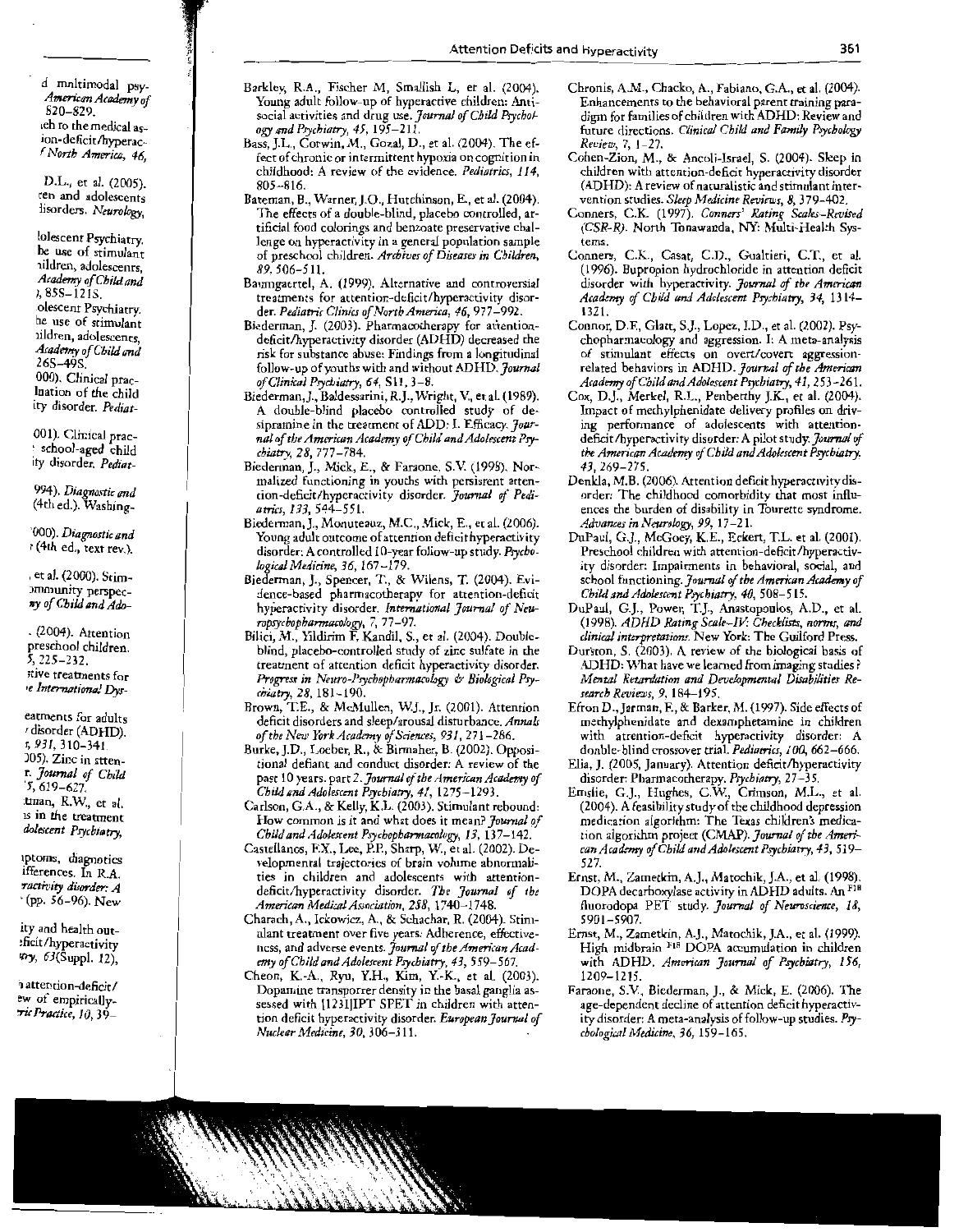- Faraone, S.V., Biederman, J., Monuteaux, M., et al. (2005). Long-term effects of extended-release mixed amphetamine salts treatment of attention-deficit/hyperactivity disorder on growth. *Journal of Child & Ad*olescent Psychopharmacology, 15, 191-202.
- Faraone, S.V., Perlis, R.H., Doyle, A.E., et al. (2005). Molecular genetics of attention-deficit/hyperactivity disorder. Biological Psychiatry, 57, 1313-1323.
- Fischer, M., & Barkley, R.A. (2003). Childhood stimulant treatment and risk for later substance abuse. Journal of Clinical Psychiatry, 64(Suppl. 11), 19–23
- Frankel, F., & Feinberg, D. (2002). Social problems associated with ADHD vs. ODD in children referred for friendship problems. Child Psychiatry and Human Development, 33, 125–146.
- Frick, P.J. (2001). Effective interventions for children and adolescents with conduct disorder. Canadian Journal of Psychiatry, 46, 597–608.
- Gadow, K.D., & Sverd, J. (2006). Attention deficit hyperactivity disorder, chronic tic disorder, and methylphenidate. *Advances in Neurology*, 99, 197–207.
- Ghelani, K., Sidhu, R., Jain, U., et al. (2004). Reading comprehension and reading related abilities in adolescents with reading disabilities and attention-deficit/ hyperacrivity disorder. Dyslexia: The Journal of the British Dyslexia Association, 10, 364–384.
- Ghuman, J.K., Ginsburg, G.S., Subramaniam, G., et al. (2001). Psychostimulants in preschool children with attention-deficit/hyperactivity disorder: Clinical evidence from a developmental disorders institution. Journal of the American Academy of Child and Adolescent Psychiatry, 40, 516–524.
- Glanzman, M. (in press). Genetics, imaging, and neurochemistry in attention deficir hyperactivity disorder (ADHD). In P.J. Accardo (Ed.), Capute and Accardo's neurodevelopmental disabilities in infancy and childhood, third edition, volume II: The spectrum of developmental disabilities. Baltimore: Paul H. Brookes Publishing Co.
- Glanzman, M., & Elia, J. (2006). Neurodevelopmental and neuropsychiatric disorders. In M. Charron (Ed.), Practical pediatric PET imaging (pp. 334—360). New York: Springer.
- Greenfield, B. Hechtman, L., & Weiss, G. (1988). Two subgroups of hyperactives as adults: Correlations of outcome. Canadian Journal of Psychiatry, 33, 505-508.
- Gruzelier, J., & Egner, T. (2005). Critical validation studies of neurofeedback. Child and Adolescent Psychiatric Clinics of North America, 14, 83–104.
- Handen, B.L., Breaux, A.M., Janosky, J., et al. (1992). Effects and noneffects of methylphenidate in children with mental retardation and ADHD. *Journal of the* American Academy of Child and Adolescent Psychiatry, 31, 455–461.
- Handen, B.L., Feldman, H., Gosling, A., et al. (1991). Adverse side effects of methylphenidate among menrally rerarded children with ADHD. Journal of the American Academy of Child and Adolescent Psychiatry, 30,  $241 - 245.$
- Harpin, V.A. (2005). The effect of ADHD on the life of an individual, their family, and community from preschool to adult life. Archives of Diseases in Childhood, 90(Suppl. 1), i2–i7.
- Hazell, P.L., & Stuart, J.E. (2003). A randomized controlled trial of clonidine added to psychostimulant medication for hyperactive and aggressive children. Journal of the American Academy of Child and Adolescent Psychiatry, 42, 886–894.
- Hirshberg, L.M., Chiu, S., & Frazier, J.A. (2005). Emerging brain-based interventions for children and adolescents: overview and clinical perspective. Child and Adolescent Psychiatric Clinics of North America, 14,  $1 - 19.$
- Individuals with Disabilities Education Improvement Aet of 2004, PL 108-446, 20 U.S.C. §§ 1400 et seq.
- Jensen, P.S. (2000). Current concepts and controversies in the diagnosis and treatment of artention deficit hyperactivity disorder. Current Psychiatry Reports, 2, 102-109.
- Jensen, P.S., Hinshaw, S.P., Swanson, J.M., et al. (2001). Findings from the NIMH Multimodal Treatment Study of ADHD (MTA): Implications and applications for primary care providers. Journal of Developmental and Behavioral Pediatrics, 22, 60-73.
- Jensen, P.S., Kettle, L., Roper, M.T., et al. (1999). Are stimulants overprescribed? Treatment of ADHD in four U.S. communities. Journal of the American Acaderny of Child and Adolescent Psychiatry, 38, 797-804.
- Kaufinan, J., Birmaher, B., Brent, D., et al. (1996). *Kid*die Schedule for Affective Disorders and Schizophrenia (K-SADS). Retrieved December 18, 2006, from http:// www.wpic.pitt.edu/ksads/default.htm
- Kent, L. (2004). Recent advances in the genetics of attention deficit hyperactivity disorder. *Cur<del>ren</del>t Psychia*try Reports, 6, 143-148.
- Khalifa, N., & von Knorring, A-L. (2005). Tourette syndrome and other tic disorders in a total population in children: Clinical assessment and background. Acta Paediatrica, 94, 1608–1614.
- Klassen, A.F., Miller, A., & Fine, S. (2004). Healthrelated quality of life in children and adolescents who have a diagnosis of attention-deficit/hyperactivity disorder. *Pediatrics, 114*, 541–547
- Klein, R.G., & Mannuzza, S. (1988). Hyperactive boys almost grown up III. Methylphenidare effects on ultimate height. Archives of General Psychiatry, 45, 1131-1134.
- Klingberg, T., Fernell, E., Olesen, P.J., et al. (2005). Computerized training of working memory in children with ADHD: A randomized, controlled trial. Journal of the American Academy of Child and Adolescent Psychiatry, 44, 177–186.
- Konofal, E., Lecendreux, M., Arnulf, I., et al. (2004). Iron deficiency in children with attenrion-deficit/hyperactivity disorder. Archives of Pediatrics & Adolescent Medicine, 158, 1113–1115.
- Kratochvil, C.J., Greenhill, L.L., March, J.S., et al. (2004). The role of stimulants in the treatment of preschool children with attention-deficit hyperactivity disorder. CNS Drugs, 18, 957-966.
- Krause, K.H., Dresel, S.H., Krause, J., et al. (2003). The dopamine transporter and neuroimaging in attention deficit hyperacrivity disorder. *Neuroscience & Biobeba*vioral Reviews, 27, 605–613.
- Kronenberger, W.G., & Dunn, D.W. (2003). Learning disorders. Neurologic Clinics, 21, 941-952.
- Lipkin, P.H., Goldstein, I.J., & Adesman, A.R. (1994). Tics and dyskinesias associated with stimulant treatment in attention-deficit hyperactivity disorder. Archives of Pediatrics & Adolescent Medicine, 148, 859-861.
- Lou, H.C., Henriksen, L., Bruhn, P., et al. (1989). Striatal dysfunction in attention deficit and hyperkinetic disorder. Archives of Neurology, 46, 48-57. Lou, H.C., Rosa, P., Pryds, O., et al. (2004). ADHD: In-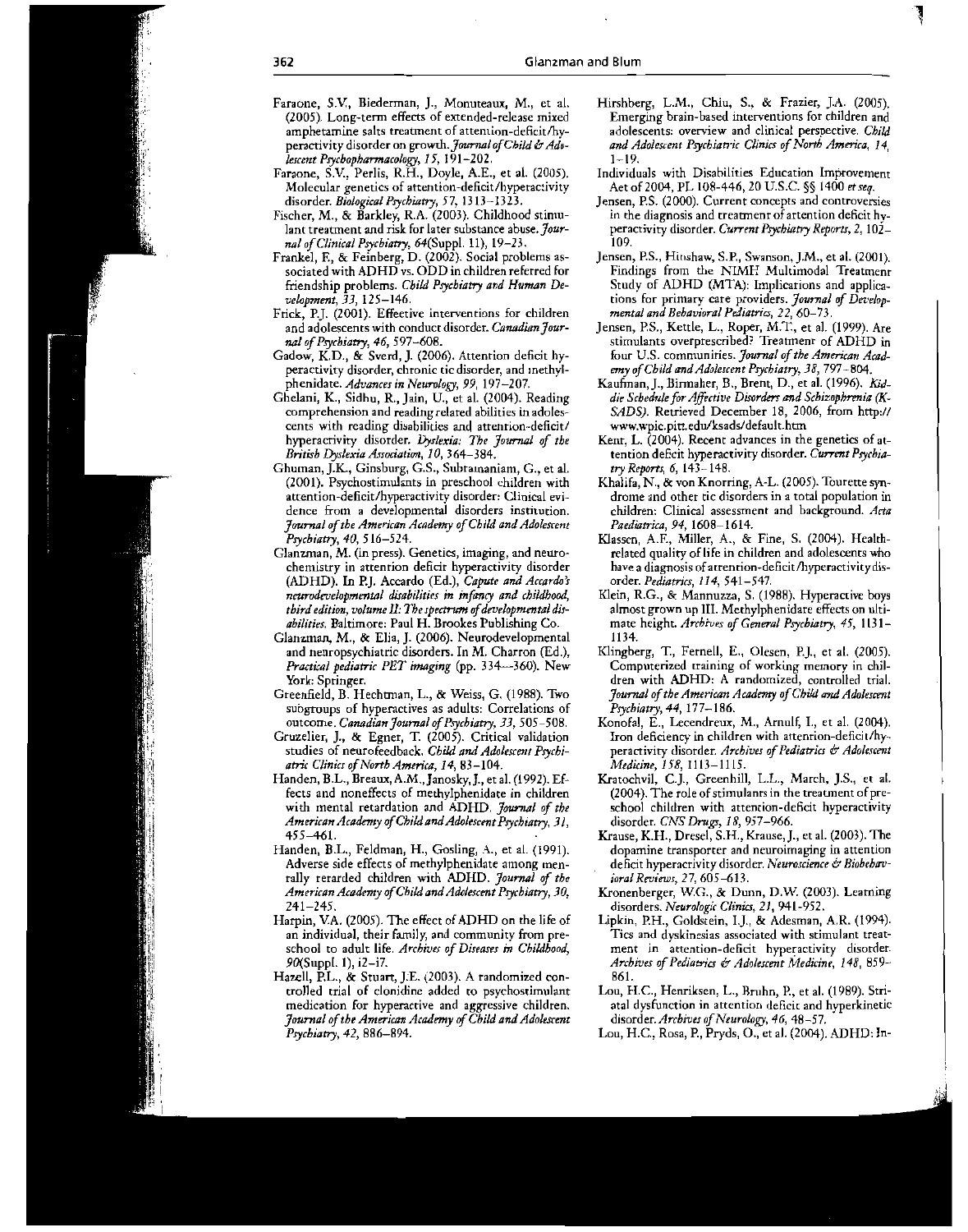Frazier, J.A. (2005). ntions for children and tical perspective. Child s of North America, 14,

lucatiou Improvement S.C. §§ 1400 et seq. epts aud controversies of attention deficit hyychiatry Reports, 2, 102–

son, J.M., et al. (2001). Iultimodal Treatment dications and applicars. Journal of Develop-22, 60-73.

1.T., et al. (1999). Are eatment of ADHD in of the American Acadiatry, 38, 797–804.

D., et al. (1996). Kids and Schizophrenia (K-18, 2006, from http:// lt.htm

in the genetics of atorder. Current Psychia-

. (2005). Tourette synn a total population in and background. Acta

e, S. (2004). Healthn and adolescents who ficit/hyperactivity dis-

88). Hyperactive boys midate effecrs on ulti-1 Psychiatry, 45, 1131-

.n, P.J., et al. (2005). king memory in chilized, controlled trial. of Child and Adolescent

nulf, I., et al. (2004). attention-deficit/hy-Pediatrics & Adolescent

., March, J.S., et al. i the treatment of pre--deficit hyperactivity 66.

e, J., et al. (2003). The oimaging in attention euroscience & Biobehav-

W.  $(2003)$ . Learning 941-952.

desman, A.R. (1994). with stimulant treatperactivity disorder. t Medicine, 148, 859–

P., et al. (1989). Strificit and hyperkineric 6, 48–57. l. (2004). ADHD: Increased dopamine receptor availability linked to attention deficit aud low neonatal blood flow. Developmental Medicine and Child Neurology, 46, 179–183.

- Mannuzza, S., & Klein, R.G. (2000). Long-term prognosis in attention-deficit/hyperactivity disorder. Child and Adolescent Psychiatric Clinics of North America, 9, 711–726.
- Mannuzza, S., Klein, R.G., Bessler, A., et al. (1993). Adult outcome of hyperactive boys: Educational achievement, occupational rank, and psychiatric status. Archives of General Psychiatry, 50, 565–576.
- Manos, M.J., Short, E.J., & Findling, R.L. (1999). Differential effectiveness of methylphenidate and Adderall in school-aged youths with attentiou-deficit/hyperactivity disorder. Journal of the American Academy of Child and Adolescent Psychiatry, 38, 813–819.
- March, J. Silva, S., Petrycki, S., et al. (2004). Fluoxetine, cognitive-behavioral therapy, and their combination for adolescents with depression: Treatment for Adolescents with Depression Study (TADS) randomized controlled trial. *The Journal of the American Medical As*sociation, 292, 807–820.
- Martin, N.C., Piek, J.P., & Hay, D. (2006). DCD and ADHD: A genetic study of their shared etiology. Human Movement Science, 25, 110–124.
- Martinussen, R., Haysen, J., Hogg-Johnson, S., et al. (2005). A meta-analysis of working memory in children with attention-deficit/hyperactivity disorder. Journal of the American Academy of Child and Adolescent Psychiatry, 44, 377–384.
- McInnes, A., Humphries, T., Hogg-Johnson, S., et al. (2003). Listening comprehension and working memory are impaired in attention-deficit hyperactivity disorder irrespective of language impairment. *Journal of* Abnormal Child Psychology, 31, 427–443.
- Michelson, D., Allen, A.J., Busner, J., et al. (2002). Oncedaily atomexetine treatment for children and adolescents with attention deficit hyperactivity disorder: A randomized, placeho-controlled study. *American Jour*nal of Psychiatry, 159, 1896–1901.
- Michelson, D., Faries, D., Wernicke, J., et al. (2001). Atomoxetine in the treatment of ehildren and adolescents with attention-deficit/hyperactivity disorder: A randomized placebo-controlled, dose-response study. *Pediatrics, 108*(5), e83.
- Mick, E., Faraone, S.V., & Biederman, J. (2004). Agedependent expression of attention-deficit/hyperactivity disorder symptoms. *Psychiatric Clinics of North* America, 27, 215-224.
- Monstra, V.J. (2005). Electroencephalographic biofeedback (neurotherapy) as a treatment for atteution deficit hyperactivity disorder: Rationale and empirical foundation. Child and Adolescent Psychiatric Clinics of North America, 14, 55–82.
- MTA Cooperative Group. (1999a). A 14-month randomized clinical trial of treatment strategies for attention-deficir/hyperactivity disorder. *Archives of General* Psychiatry, 56, 1073–1086.
- MTA Cooperative Group. (1999b). Moderators and mediators of treatment response for children with attention-deficit/hyperactivity disorder: The Multimodal Treatment Study of children with artention-deficit/ hyperactivity disorder. Archives of General Psychiatry, 56, 1088–1096.
- MTA Cooperative Group. (2004a). National Institute of Mental Health Multimodal Treatment Study of ADHD follow-up: 24-Month outcomes of treatment

strategies for attention-deficit/hyperactivity disorder. Pediatrics, 113, 754–761.

- MTA Cooperative Group. (2004b). National Institute of Mental Health Multimodal Treatmenr Study of ADHD follow-up: Changes in effectiveness and growth after the end of treatment. Pediatrics, 113, 762-769.
- Owens, J.A. (2005). The ADHD and sleep conundrum: A review. Journal of Developmental and Behavioral Pediatrics, 26, 312–322.
- Palumbo, D., Spencer, T., Lynch, J., et al. (2004). Emergence of tics in children with ADHD: Impact of oucedaily OROS methylphenidate therapy. Journal of Child & Adolescent Psychopharmacology, 14, 185–194.
- Pelham, W.E., Fabbiano, G.A., & Massetti, G.M. (2005). Evidence-based assessment of attention deficit byperactivity disorder in children and adolescents. Journal of Clinical Child and Adolescent Psychology, 34, 449–476.
- Pliszka, S.R. (2003a). Non-stimulant treatment of attention-deficit/hyperactivity disorder. CNS Spectrums, 8, 253–258.
- Pliszka, S.R. (2003b). Psychiatric comorbidities in children with attention deficit hyperactivity disorder: Implications for management. Pediatric Drugs, 5, 741-750.
- Popper, C.W. (2000). Pharmocologic alternatives to psychostinulants for the treatment of attention-deficit/ hyperactivity disorder. Child and Adolescent Psychiatric Clinics of North America, 9, 605–646.
- Power, T.J., & Glanzman, M.M. (2006). Tic disorders. In G.G. Bear & K.M. Minke (Eds.), Children's needs III: Development, prevention, and intervention (pp. 1055– 1068). Bethesda, MD: National Association of School Psycbologists.
- Rapaport, J., Buchsbaum, M., Zahn, T.P., et al. (1978). Dextroamphetamine: Cognitive and behavioral effects in normal prepubertal boys. *Science, 199, 56*0– 563.
- Rapport, M.D., Denney, C., DuPaul, G.J., et al. (1994). Attention deficit disorder and methylphenidate: Normalization rates, clinical effectiveness, and response prediction in 76 children. Journal of the American Academy of Child and Adolescent Psychiatry, 33, 882–893.
- Rehabilitation Act of 1973, PL 93-112, 29 U.S.C. §§ 701 et seq.
- Reich, W. (2000). Diagnostic Interview for Children and Adolescents (DICA). Journal of the American Academy of Child & Adolescent Psychiatry, 39, 59–66.
- Richardson, A.J., & Montgomery, P. (2005). The Oxford-Durham study: A randomized, controlled trial of dietary supplementation with fatty acids in children with developmental coordination disorder. *Pediatrics*, 115, 1360–1366.
- Richardson, A.J., & Puri, B.K. (2000). The potential role of fatty acids in attention-deficit/hyperactivity disorder. Prostaglandins, Leukotrienes, and Essential Fatty Acids, 63, 79-87.
- Rossiter, T. (2004). The effectiveness of neurofeedbaek and stimulant drugs in treating AD/HD: part II. Replication. Applied Psychophysiology and Biofeedback, 29, 233–243.
- Rubia, K., Overmeyer, S., Taylor, E., et al. (1999). Hypofrontality in attention deficit hyperactivity disorder during higher order motor control: A study with functional MRI. American Journal of Psychiatry, 156, 891-896.
- Rushton, J.L., Fant, K.E., & Clark, S.J. (2004). Use of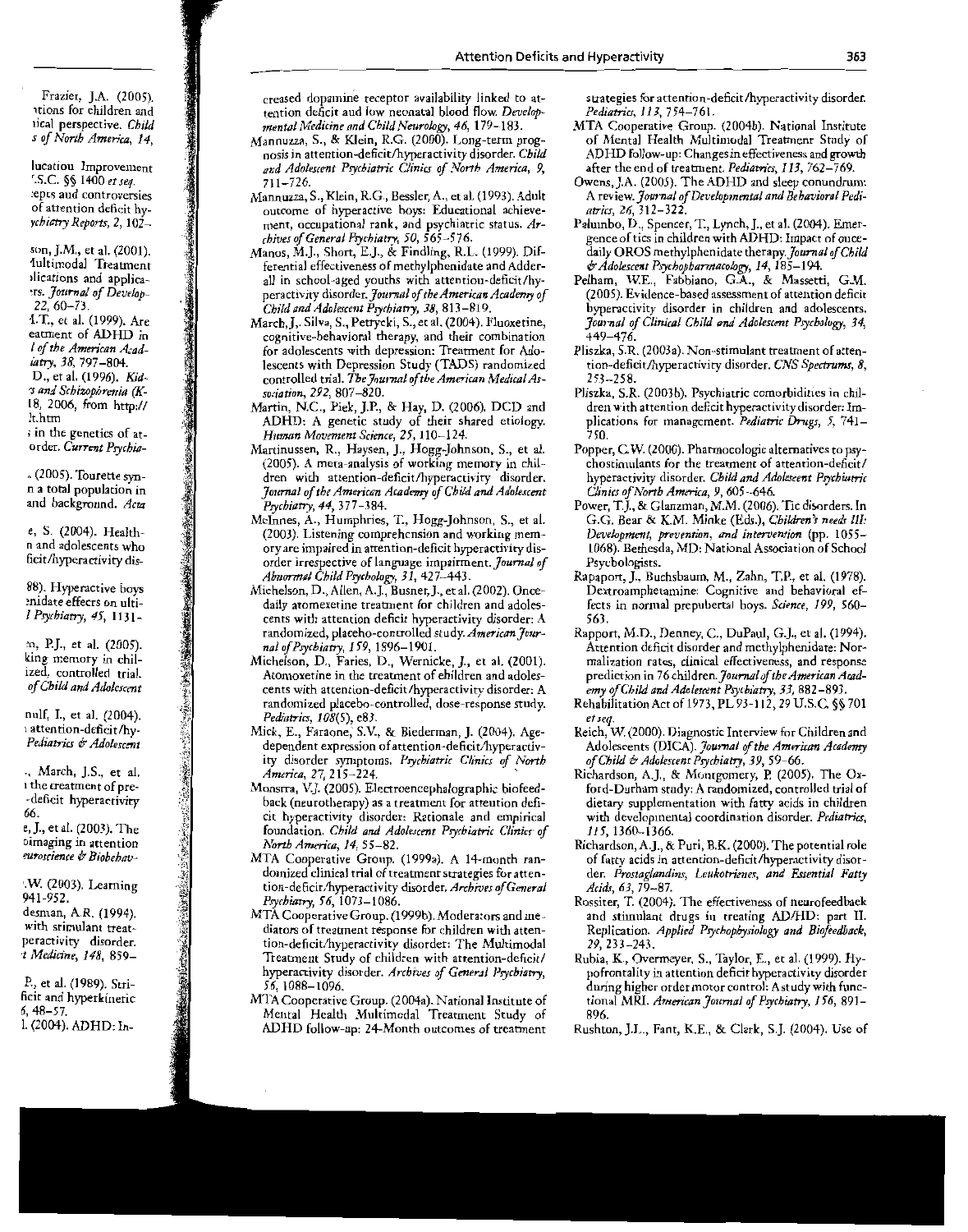practice guidelines in the primary care of children with attention-deficit/hyperactivity disorder. Pediatrics, 114, e23-e28.

- Saccomani, L., Fabiana, V., Manuela, B., et al. (2005). Tourette syndrome and chronic tics in a sample of children and adolescents. Brain & Development, 27, 349–352
- Safer, D.J., & Malever, M. (2000). Stimulant treatment in Maryland public schools. Pediatrics, 106, 533–539.
- Safer, D.J., & Zito, J.M. (1999). Psychotropic medications for ADHD. Mental Retardation and Developmental Disabilities Research Reviews, 5, 237–242.
- Safer, D.J., Zito, J.M., & dosReis, S. (2003). Concomitant psychorropic medication for youths. American Journal of Psychiatry, 160, 438–449.
- Safer, D.J., Zito, J.M., & Gardner, J.E. (2001). Pemoline hepatotoxicity and postmarketing surveillance. Journal of the American Academy of Child and Adolescent Psychiatry, 40, 622-629.
- Safren, S.A., Sprich, S., Chulvick, S., et al. (2004). Psychosocial treatments for adults with attentiondeficit/hyperactivity disorder. Psychiatric Clinics of North America, 27, 349-360.
- Scahill, L., Sukhodolsky, D.G., Williams, S.K., et al. (2005). Public health significance of tic disorders in children and adolescents. *Advances in Neurology*, 96, 240-248.
- Singer, H.S. (2005). Tourette syndrome: From behavior to biology. The Lancet Neurology, 4, 149-159.
- Singer, H.S., Brown, J.E., Quaskey, S., et al. (1995). The treatment of attention-deficit hyperactivity disorder in Touretre's syndrome: A double-blind, placebo-controlled study with clonidine and desipramine. Pediatrics, 95, 74–81.
- Solanto, M.V. (2002). Dopamine dysfunction in AD/ HD. Behavioral Brain Research, 130, 65-71.
- Sowell, E.R., Thompson, P.M., Welcome, S.E., et al. (2003). Cortical abnormalities in children and adolescents with attention-deficit/hyperactivity disorder. The Lancet, 362, 1699-1707.
- Sprich-Buckminster, S., Biederman, J., Milberger, S., et al. (1993). Are perinatal complications relevant to the manifestations of ADD? Issues of comorbidity and familiarity. Journal of the American Academy of Child and Adolescent Psychiatry, 32, 1032-1037.
- Stein, M.A., & Baren, M. (2003). Welcome progress in the diagnosis and treatment of ADHD in adolescence. Contemporary Pediatrics, 20, 83–108.
- Stevenson, C.S., Whitmont, S., Bornholt, L., et al. (2002). A cognitive remediation program for adults with attention deficit hyperactivity disorder. Australian and New Zealand Journal of Psychiatry, 36, 610-616.
- Tourette Syndrome Study Group. (2002). Treatment of ADHD in children with tics: A randomized controlled trial. Neurology, 58, 527-536.
- Swanson, J.M. (n.d.). SNAP-IV Rating Scale. Retrieved December 18, 2006, from http://www.adhd.net
- Turgay, A., Binder, C., Snyder, R., et al. (2002). Longterm safety and efficacy of risperidone for the treatment of disruptive behavior disorders in children with subaverage IQs. Pediatrics, 110(3), e34.
- Vaidya, C.J., Austin, G., Kirkorian, G., et al. (1998). Selective effects of methylphenidate in attention deficit hyperactivity disorder: A functional magnetic imaging study. Proceedings of the National Academy of Science of the United States of America, 95, 14494-14499.

Vanderbilt Children's Hospital. (n.d.). *Vanderbilt ADHD* 

Diagnostic Parent Rating Scale. Retrieved December 18, 2006, from http://www.vanderbiltchildrens.com/ uploads/documents/ccdr\_adhd\_scale.pdf

- Vandcrbilt Children's Hospital. (n.d.). *Vanderbilt ADHD* Diagnostic Teacher Rating Scale. Retrieved December 18, 2006, from hrtp://www.brightfutures.org/mental health/pdf/professionals/bridges/adhd.pdf
- Varley, C.K., & Smith, C.J. (2003). Anxiety disorders in the child and teen. Pediatric Clinics of North America, 50, 1107-1138.
- Visser, J. (2003). Developmental coordination disorder: A review of research on subtypes and comorbidities. Human Movement Science, 22, 479–493.
- Voeller, K.K. (2004). Attention-deficit hyperactivity disorder (ADHD). Journal of Child Neurology, 19, 798-814.
- Voigt, R.G., Llorente, A.M., Jensen, C.L., et al. (2001). A randomized, double-blind, placebo-controlled trial of docosahexanoic acid supplementation in children with attention-deficit/hyperactivity disorder. *Pedi*atrics, 139, 189–196.
- Volkow, N.D., & Swanson, J.M. (2003). Variables that affect the clinical use and abuse of methylphenidate in the treatment of ADHD. American Journal of Psychiatry, 160, 1909-1918.
- Waxmonsky, J. (2003). Assessment and treatment of attention deficit hyperactivity disorder in children with comorbid psychiatric illness. *Current Opinion in Pedi*atrics, 15, 476–482.
- Weiss, M., Murray, C., & Weiss, G. (2002). Adults with attention deficit/hyperactivity disorder: Current concepts. Journal of Psychiatric Practice, 8, 99–111.
- Weyandt, L.L. (2005). Executive function in ehildren, adolescenrs, and adults with attention-deficit/hyperactivity disorder: An introduction to the special issue. Developmental Neuropsychology, 27, 1–10.
- Wigal, T., Swanson, J.M., Regino, R., et al. (1999). Stimulant medications for the treatment of ADHD: Efficacy and limitations. *Mental Retardation and Develop*mental Disabilities Research Reviews, 5, 215–224.
- Wilens, T.E., Faraone, S.V., Biederman, J., et al. (2003). Does stimulant therapy of attention-deficit/hyperactivity disorder beget later substance abuse? A metaanalytic review of the literature. *Pediatrics*, 111, 179– 185.
- Wilens, T.E., Hahsey, A.L., Biederman, J., et al. (2005). Influence of parental SUD and ADHD on ADD in their offspring: Preliminary results from a pilot-controlled family study. *American Journal on Addictions*, 14, 179-187.
- Wilens, T.E., McBurnett, K., Stein, M., et al. (2005). ADHD treatment with once-daily OROS methylphenidate: Final results from a long-term open-label study. Journal of the American Academy of Child and Adolescent Psychiatry, 44, 1015–1023.
- Wilcns, T.E., Prince, J.B., Spencer, T.J., et al. (2006). Stimulants and sudden death: What is a physician to do? Pediatrics, 118, 1215-1219.
- Willeutt, E.G., Doyle, A.E., Nigg, J.T., et al. (2005). Validity of the executive function theory of attentiondeficit/hyperactivity disorder: A mcta-analytic review. *Biological Psychiatry, 57,* 1336–1346.
- Willcutt, E.G., Pennington, B.F., Olson, R.K., et al. (2005). Neuropsychological analysis of comorbidity between reading disability and attention deficit hyperactiviry disorder: In search of the common deficit. *De*velopmental Neuropsychology, 27, 35–78.
- Wolraich, M.L., Wibbelsman, C.J., Brown, T.E., et al.